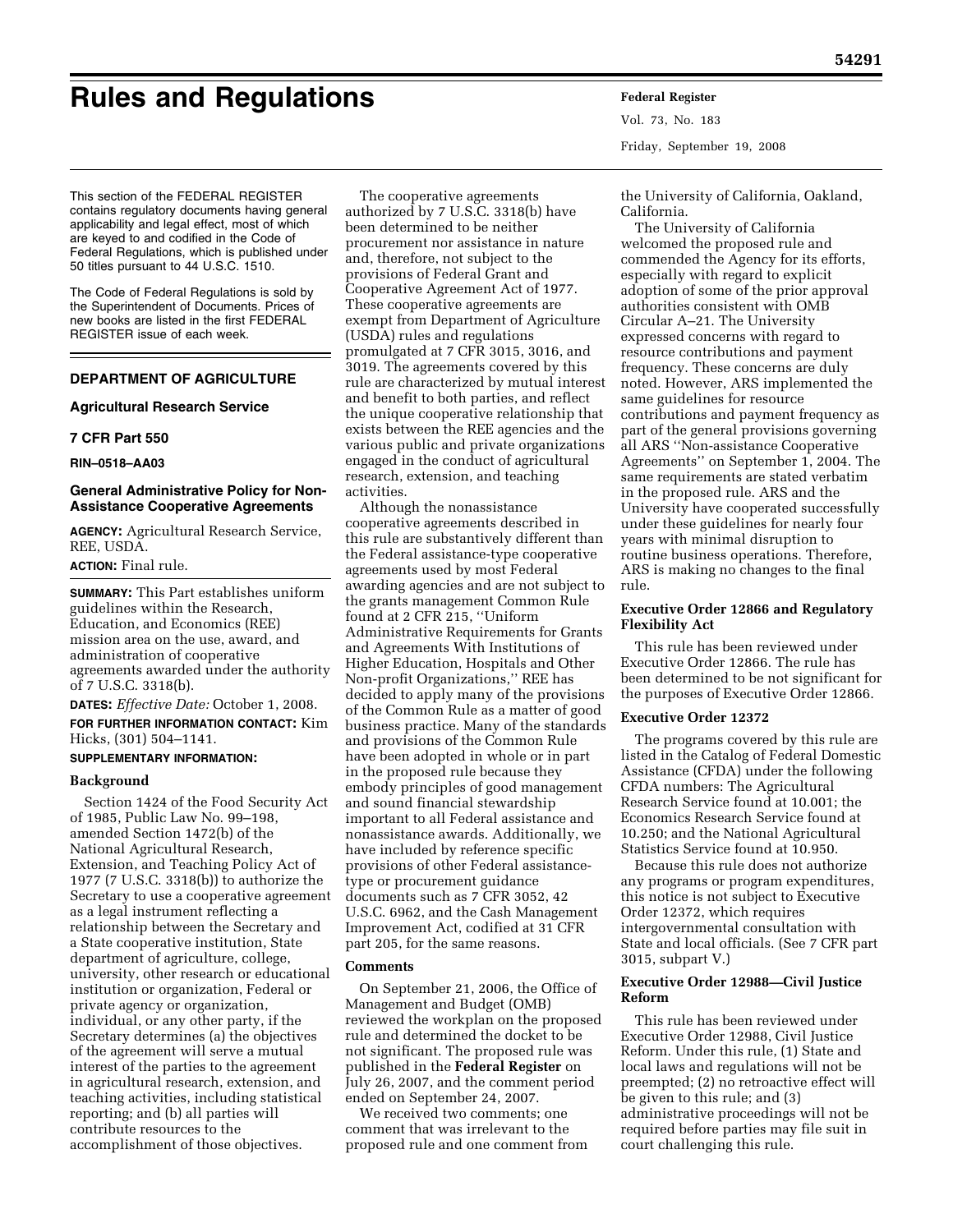## **Paperwork Reduction Act**

In accordance with section 3507(d) of the Paperwork Reduction Act of 1995 (44 U.S.C. 3501 *et seq.*), the information collection or recordkeeping requirements included in this rule will be submitted for approval to OMB.

#### **List of Subjects in Part 550**

Agricultural research, Non-assistance, Procedural rules, Research, Science and technology.

■ For the reasons stated in the preamble, the Department of Agriculture,

Agriculture Research Service, amends 7 CFR chapter V by adding part 550 as set forth below.

# **PART 550—GENERAL ADMINISTRATIVE POLICY FOR NON-ASSISTANCE COOPERATIVE AGREEMENTS**

### **Subpart A—General**

- Sec.<br>550.1 Purpose and scope.
- 550.2 Definitions.
- 550.3 Applicability.
- 550.4 Eligibility.
- Competition.
- 550.6 Duration.
- 550.7 Exceptions.
- 550.8 Conflicting policies and deviations.
- 550.9 Other applicable regulations.
- 550.10 Special Award Conditions.

# **Subpart B—Formation of Agreements**

- 550.11 Purpose.
- 550.12 Statutory authorization required (REE Agency).
- 550.13 Mutuality of interest.
- 550.14 Indirect costs/tuition remission.
- 550.15 Resource contribution.
- 550.16 Project development.
- 550.17 Peer review.
- 550.18 Assurances/certifications.

## **Subpart C—Management of Agreements**

#### **Financial Management**

- 550.19 Purpose.
- 550.20 Standards for financial management systems.
- 550.21 Funding availability.
- 550.22 Payment.
- Program income.
- 550.24 Non-Federal audits.
- 550.25 Allowable costs.

#### **Program Management**

- 550.26 Monitoring program performance.
- 550.27 Prior approvals.
- 550.28 Publications and acknowledgement
- of support.
- 550.29 Press releases.
- 550.30 Advertising.
- 550.31 Questionnaires and survey plans. 550.32 Project supervision and
- responsibilities.
- 
- 550.33 Administrative supervision.
- 550.34 Research misconduct.
- 550.35 Rules of the workplace.

#### **Equipment/Property Standards**

- 550.36 Purpose of equipment/property standards.<br>550.37 Title t
- Title to equipment.
- 550.38 Equipment.
- 550.39 Equipment replacement insurance
- 550.40 Supplies and other expendable property.
- 550.41 Federally owned property.
- 550.42 Intangible property.

# **Procurement Standards**

- 550.43 Purpose of procurement standards.<br>550.44 Cooperator responsibilities.
- 550.44 Cooperator responsibilities.
- 550.45 Standards of conduct.
- 550.46 Competition.
- 550.47 Cost and price analysis.
- Procurement records.
- 550.49 Contract administration.
- 550.50 Contract provisions.

#### **Reports and Records**

- 550.51 Purpose of reports and records.<br>550.52 Reporting program performance
- 550.52 Reporting program performance.<br>550.53 Financial reporting
- 550.53 Financial reporting.<br>550.54 Invention disclosure
- Invention disclosure and utilization reporting.
- 550.55 Retention and access requirements for records.

#### **Suspension, Termination and Enforcement**

- 550.56 Purpose of suspension, termination, and enforcement.
- 550.57 Suspension and termination.
- 550.58 Enforcement.

#### **Subpart D—Close Out**

- 550.59 Purpose.
- 550.60 Closeout procedures.
- 550.61 Subsequent adjustments and continuing responsibilities.
- 550.62 Collection of amounts due.

**Authority:** Section 1472(b) of the National Agricultural Research, Extension, and Teaching Policy Act of 1977, as amended (7 U.S.C. 3318(b)).

#### **Subpart A—General**

#### **§ 550.1 Purpose and scope.**

This Part establishes REE-wide standards of USDA's award and administration of non-assistance cooperative agreements executed under the authority of Section 1472(b) of the National Agricultural Research, Extension, and Teaching Policy Act of 1977, as amended (7 U.S.C. 3318(b)). These agreements are neither procurement nor assistance in nature, and therefore, are not subject to the Federal Grant and Cooperative Agreements Act of 1977. Accordingly, proper use of these cooperative agreements will promote and facilitate partnerships between the REE Agency and the Cooperator in support of research, extension and education projects of mutual benefit to each party.

# **§ 550.2 Definitions.**

*Accrued expenditures* means the charges incurred by the Cooperator during a given period requiring the provision of funds for:

(1) Goods and other tangible property received;

(2) Services performed by employees, contractors, subrecipients, and other payees; and

(3) Other amounts becoming owed under programs for which no current services or performance is required.

*Acquisition cost of equipment* means the net invoice price of the equipment, including the cost of modifications, attachments, accessories, or auxiliary apparatus necessary to make the property usable for the purpose for which it was acquired. Other charges, such as the cost of installation, transportation, taxes, duty or protective in-transit insurance, shall be included or excluded from the unit acquisition cost in accordance with the Cooperator's regular accounting practices.

*Advance* means a payment made to a Cooperator upon its request either before outlays are made by the Cooperator or through the use of predetermined payment schedules.

*Authorized Departmental Officer (ADO)* means the REE Agency's official delegated authority to negotiate, award, administer, suspend, and terminate nonassistance cooperative agreements.

*Authorized Departmental Officer's Designated Representative (ADODR)*  means the REE Agency's technical representative, acting within the scope of delegated authority, who is responsible for participating with the Cooperator in the accomplishment of a cooperative agreement's objectives and monitoring and evaluating the Cooperator's performance.

*Award* means a non-assistance cooperative agreement which provides money or in-kind services or property in lieu of money, to an eligible Cooperator. The term does not include: Financial assistance awards in the form of grants, cooperative agreements, loans, loan guarantees, interest subsidies, or insurance; direct payments of any kind to individuals; and contracts which are required to be entered into and administered under procurement laws and regulations.

*CFR* means the Code of Federal Regulations.

*Closeout* means the process by which a REE Agency determines that all applicable administrative actions and all required work under the agreement has been completed by the Cooperator and REE Agency.

*Contract* means a procurement contract entered into by the cooperator or a subcontractor of the cooperator pursuant to the cooperative agreement.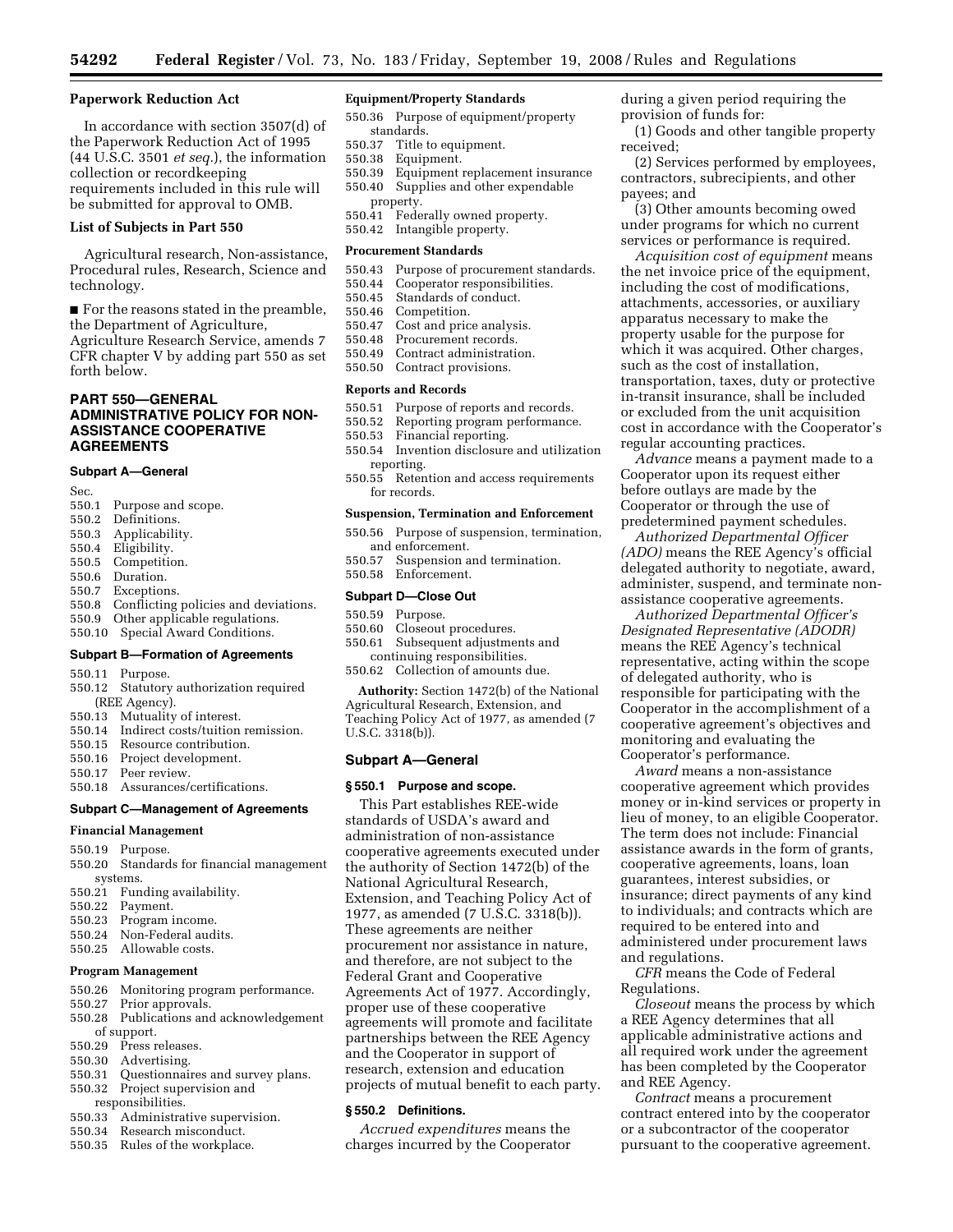*Cooperator* means any State agricultural experiment station, State cooperative extension service, all colleges and universities, other research or education institutions and organizations, Federal and private agencies and organizations, individuals, and any other party, either foreign or domestic, receiving an award from a REE Agency.

*Disallowed costs* means those charges incurred under the cooperative agreement that REE determines to be unallowable, in accordance with the applicable Federal cost principles or other terms and conditions contained in the cooperative agreement.

*Electronic Funds Transfer (EFT)*  means electronic payment methods used to transfer funds to a Cooperator's bank account (including HHS/PMS).

*Equipment* means tangible nonexpendable personal property contributed or acquired by either an REE Agency or by the Cooperator, having a useful life of more than one year and an acquisition cost of \$5000 or more per unit. However, consistent with Cooperator policy, lower limits may be established.

*Funding period* means the period of time when Federal funding is available for obligation by the Cooperator.

*HHS–PMS* means the Department of Health and Human Services/Payment Management System (also see EFT).

*i-Edison* (Interagency Edison) is a database, which provides Federal grantee/Cooperator organizations and participating Federal agencies with the technology to electronically manage extramural invention portfolios in compliance with Federal reporting requirements.

*Intangible property* means, trademarks, copyrights, patents and patent applications.

*Obligations* means the amounts of orders placed, contracts and grants awarded, services received and similar transactions during a given period that require payment by the Cooperator during the same or a future period.

*OMB* means the Office of Management and Budget.

*Outlays or expenditures* means charges made to the project or program. Outlays and expenditures also include cash disbursements for direct charges for goods and services, the amount of indirect expense incurred, the value of in-kind contributions applied, and the net increase (or decrease) in the amounts owed by the Cooperator for goods and other property received, for services performed by employees, contractors, subrecipients, and other payees and other amounts becoming owed under programs for which no

current services or performance are required.

*Peer Review* is a process utilized by REE Agencies to:

(1) Determine if agency sponsored research projects have scientific merit and program relevance;

(2) Provide peer input and make improvements to project design and technical approaches;

(3) Provide insight on how to conduct the highest quality research in support of Agency missions and programs.

*Personal property* means property of any kind except real property. It may be tangible, having physical existence, or intangible, having no physical existence, such as copyrights, patents, or securities.

*Principle Investigator (PI)* means the individual, designated by the Cooperator, responsible for directing and monitoring the performance, the day-to-day activities, and the scientific and technical aspects of the Cooperator's portion of a REE funded project. The PI works jointly with the ADODR in the development of project objectives and all other technical and performance related aspects of the program or project. See additional responsibilities of PI in § 550.32.

*Prior approval* means written approval by an ADO evidencing prior consent.

*Program income* means gross income earned by the Cooperator that is directly generated by a supported activity or earned as a result of the award. Program income includes, but is not limited to, income from fees for services performed, the use or rental of real or personal property acquired under federally funded projects, the sale of commodities or items fabricated under an award, and license fees and royalties on patents and copyrights. Program income does not include the receipt of principal on loans, rebates, credits, discounts, etc., or interest earned on any of them, or interest earned on advances of Federal funds.

*Project costs* means all allowable costs, incurred by the Cooperator and the REE Agency toward the completion of the project.

*Project period* means the period established in the cooperative agreement during which Federal contributions begin and end.

*Property* means, unless otherwise stated, personal property, equipment, intangible property.

*Publications* mean all types of paper based media including electronic and audio media.

*Real property* means land, including land improvements, structures and

appurtenances thereto, but excludes movable machinery and equipment.

*REE Agency* means the USDA Agency that enters into a cooperative agreement with the cooperator.

*State Cooperative Institutions* are defined in statute as institutions designated or receiving funds pursuant to:

(1) The First Morrill Act—The Land Grant Institutions.

(2) The Second Morrill Act—The 1890 Institutions.

(3) The Hatch Act of 1887—The State Agricultural Experiment Stations.

(4) The Smith-Lever Act—The State Extension Services.

(5) The McIntire-Stennis Act of 1962—The Cooperating Forestry Schools.

(6) Public Law 95–113, Section 1430—A college or university having an accredited college of veterinary medicine or a department of veterinary science or animal pathology or similar unit conducting animal health and disease research in a State Agricultural Experiment Station.

(7) Public Law 97–98, Section 1475b—Colleges, universities, and Federal laboratories having a demonstrated capacity in aquaculture research.

(8) Public Law 97–98, Section 1480— Colleges, universities, and Federal laboratories having a demonstrated capacity of rangeland research.

(9) Equity in Educational Land—Grant Status Act of 1994 (7 U.S.C. 301 note) 1994 Institutions.

*Subaward* means an award in the form of money or in-kind services or property in lieu of money, made under an award by a Cooperator to an eligible subrecipient or by a subrecipient to a lower tier subrecipient.

*Subrecipient* means the legal entity to which a subaward is made and which is accountable to the Cooperator for the use of the funds provided. The term may include foreign or international organizations (such as agencies of the United Nations) at the discretion of the REE Agency.

*Supplies* means all personal property excluding equipment, intangible property, as defined in this section, and inventions of a contractor conceived or first actually reduced to practice in the performance of work under a funding agreement (''subject inventions''), as defined in 37 CFR part 401, ''Rights to Inventions Made by Nonprofit Organizations and Small Business Firms Under Government Grants, Contracts, and Cooperative Agreements.''

*Suspension* means an action by a REE Agency that temporarily withdraws Federal sponsorship under an award,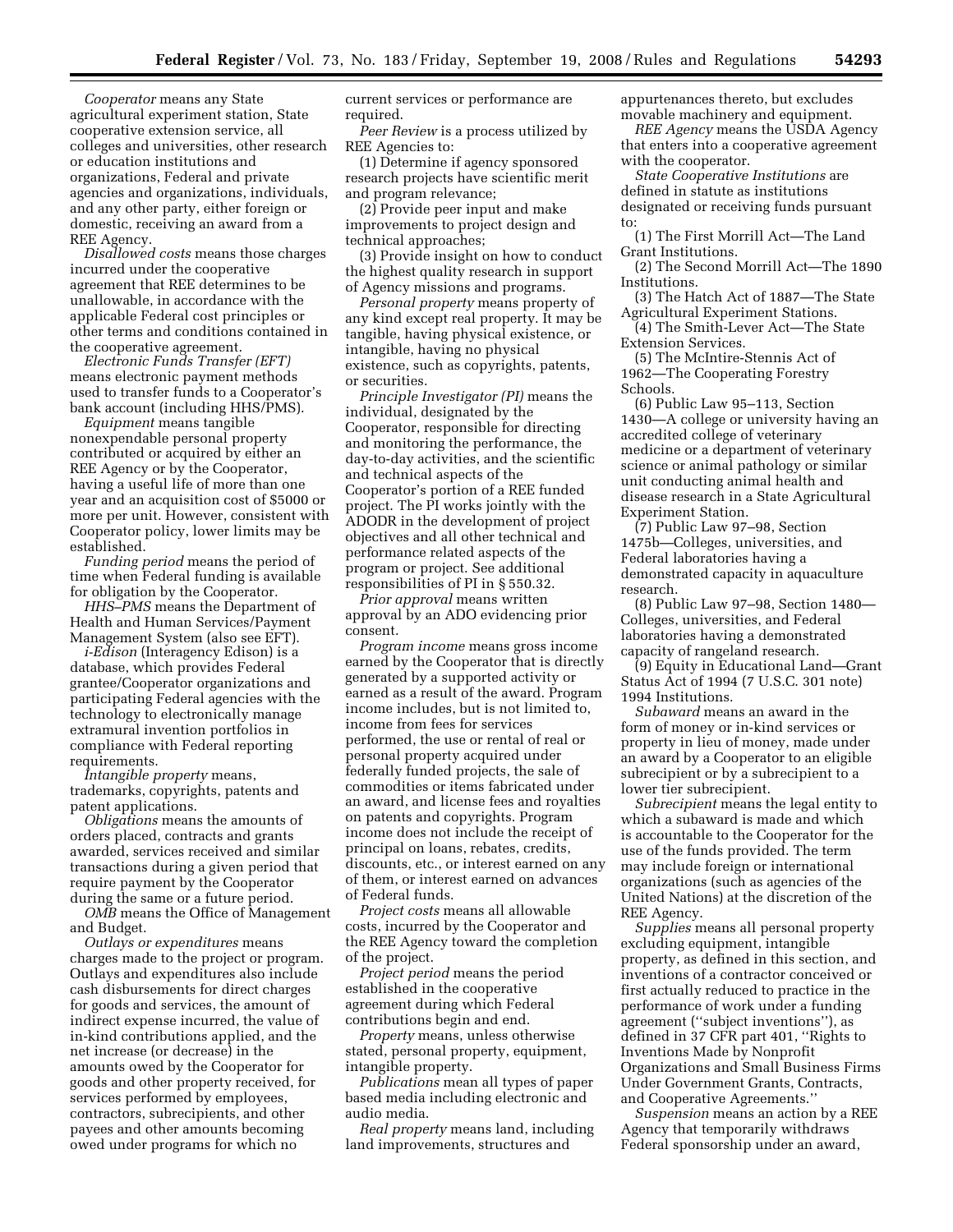pending corrective action by the Cooperator or pending a decision to terminate the award by the REE Agency. Suspension of an award is a separate action from suspension under Federal Agency regulations implementing Executive Orders 12549 and 12689, ''Debarment and Suspension.''

*Termination* means the cancellation of Federal sponsorship, in whole or in part, under an agreement at any time prior to the date of completion.

*Unliquidated obligations* are the amount of obligations incurred by the Cooperator for which an outlay has not been recorded.

*Unobligated balance* means the portion of the funds authorized by the REE Agency that has not been obligated by the Cooperator and is determined by deducting the cumulative obligations from the cumulative funds authorized.

*Unrecovered indirect cost* means the difference between the amount awarded and the amount, which could have been awarded under the Cooperator's approved negotiated indirect cost rate.

*U.S.C.* means the United States Code. *USDA* means the United States

Department of Agriculture.

# **§ 550.3 Applicability.**

This Part applies to all REE nonassistance cooperative agreements awarded under the authority of 7 U.S.C. 3318(b).

## **§ 550.4 Eligibility.**

REE agencies may enter into nonassistance cooperative agreements with State agricultural experiment stations, State cooperative extension services, all colleges and universities, other research or education institutions and organizations, Federal and private agencies and organizations, individuals, and any other party, either foreign or domestic, to further research, extension, or teaching programs in the food and agricultural sciences. (7 U.S.C. 3318(b)(1)).

#### **§ 550.5 Competition.**

REE agencies may enter into nonassistance cooperative agreements, as authorized by this Part, without regard to any requirements for competition. (7 U.S.C. 3318(e)).

#### **§ 550.6 Duration.**

REE may enter into non-assistance cooperative agreements for a period not to exceed five years.

## **§ 550.7 Exceptions.**

This Part does not apply to: (a) USDA Federal Financial Assistance agreements subject to 7 CFR 3015, 3016, or 3019.

(b) Procurement contracts or other agreements subject to the Federal Acquisition Regulation (FAR) or the Agriculture Acquisition Regulation (AgAR); on Agreements providing loans or insurance directly to an individual.

# **§ 550.8 Conflicting policies and deviations.**

This Part supersedes and takes precedence over any individual REE regulations and directives dealing with the award and administration of nonassistance cooperative agreements entered into under the delegated authority of 7 U.S.C. 3318(b). This Part may only be superseded, in whole or in part, by either a specifically worded statutory provision or a waiver authorized by the USDA–REE– Administrative and Financial Management (AFM)-Extramural Agreements Division (EAD) or any successor organization. Responsibility for developing, interpreting, and updating this Part is assigned to the USDA–REE–AFM–EAD or any successor organization.

#### **§ 550.9 Other applicable regulations.**

Related issuances are in other Parts of the CFR and the U.S.C. as follows:

(a) 7 CFR Part 3017 ''Governmentwide Debarment and Suspension'';

(b) 7 CFR Part 3018 ''New Restrictions on Lobbying'';

(c) 7 CFR Part 3052 ''Audits of States, Local Governments, and Nonprofit Organizations'';

(d) 7 CFR 3015.175 (b) ''Copyrights''; (e) 37 CFR 401.14 ''Standard Patent Rights Clause'';

(f) 15 U.S.C. 205a *et seq.*—''The Metric Conversion Act, as amended by the Omnibus Trade and Competitiveness Act'';

(g) 42 U.S.C. 6962 ''Resource Conservation and Recovery Act (RCRA)''.

#### **§ 550.10 Special Award Conditions.**

(a) REE Agencies may impose special conditions and/or additional requirements to a non-assistance agreement if a Cooperator:

(1) Has a history of poor performance,

(2) Is not financially stable,

(3) Has a management system that does not meet the standards prescribed in this Part,

(4) Has not conformed to the terms and conditions of a previous award, or

(5) Is not otherwise responsible.

(b) Special conditions and/or additional requirements may be added to an award provided that the Cooperator is notified in writing as to: the nature of the additional requirements, the reason why the additional requirements are being

imposed, the nature of the corrective action needed, the time allowed for completing the corrective actions, and the method for requesting reconsideration of the additional requirements imposed. Any special conditions shall be promptly removed once the conditions that prompted them have been corrected.

### **Subpart B—Formation of Agreements**

## **§ 550.11 Purpose.**

Sections 550.12 through 550.18 prescribe instructions and other preaward matters to be used in establishing a non-assistance cooperative agreement.

#### **§ 550.12 Statutory authorization required (REE Agency).**

REE Agencies must have programmatic statutory authority for the proposed project prior to entering into any non-assistance cooperative agreement.

#### **§ 550.13 Mutuality of interest.**

The REE Agency shall document both parties interest in the project. Mutual interest exists when both parties benefit in the same qualitative way from the objectives of the agreement. If one party to the agreement would independently have an interest in the project, which is shared by the other party, and both parties pool resources to obtain the end result of the project, mutual interest exists.

#### **§ 550.14 Indirect cost/tuition remission.**

(a) *Indirect Cost.* (1) State Cooperative Institutions: Payment of indirect costs to State Cooperative Institutions in connection with non-assistance cooperative agreements awarded under the authority of 7 U.S.C. 3318(b) is prohibited. This prohibition does not apply to funds for international agricultural programs conducted by a State cooperative institution and administered by the Secretary or to funds provided by a Federal agency for such cooperative program or project through a fund transfer, advance or reimbursement. (7 U.S.C. 3319.)

(2) Non-Profit Organizations: Payment of indirect costs to non-profit institutions in connection with USDA cooperative agreement, under the authority of 7 U.S.C. 3318(b), is limited to 10 percent of the total direct cost of the project. (Annual Appropriations Bill for Agriculture and Related agencies, General Provisions.)

(3) All other cooperating organizations: With the exception of paragraphs (a)(1) and (2) of this section, payment of indirect costs is allowable in connection with REE non-assistance cooperative agreements. Reimbursement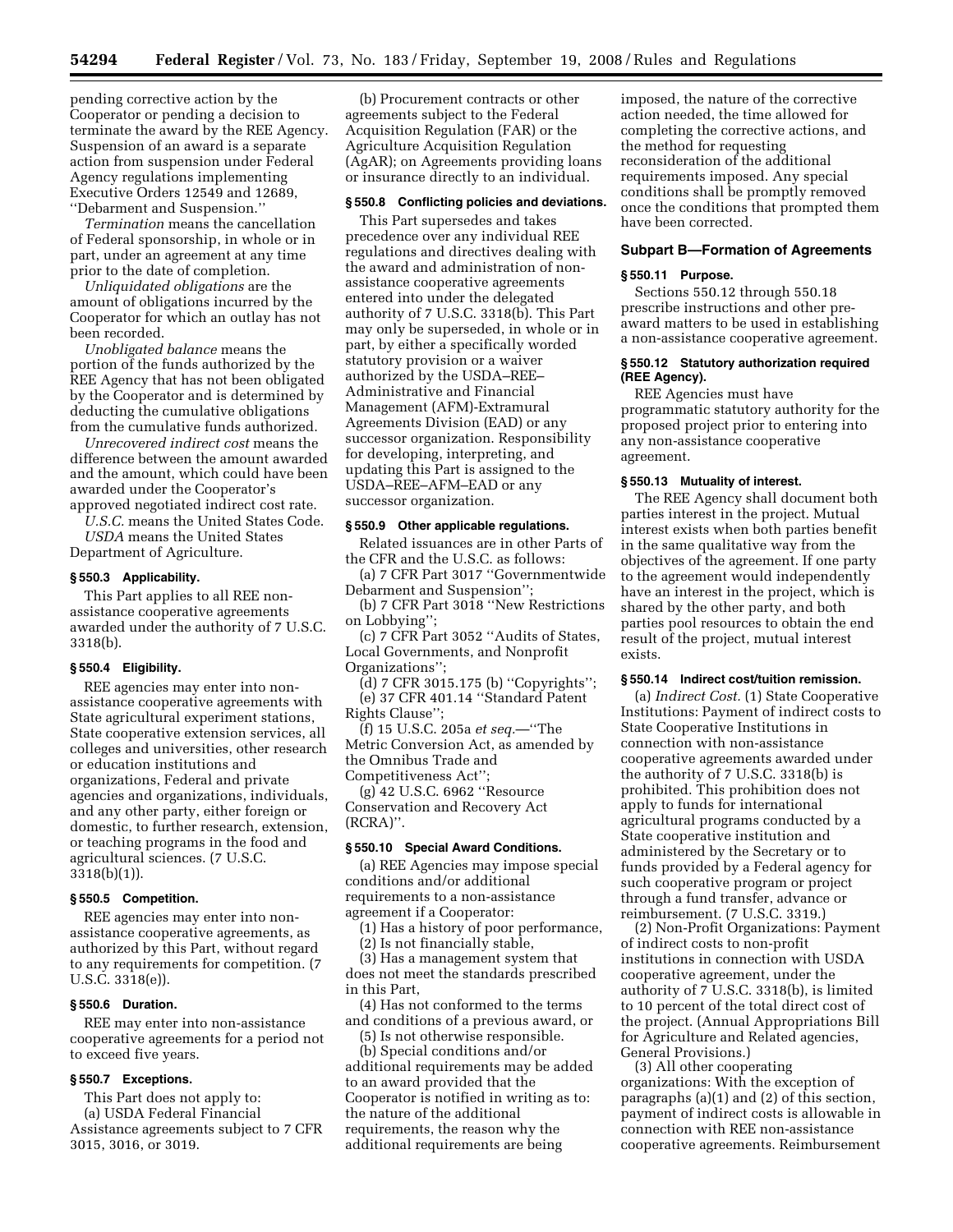of indirect costs is limited to the percentage(s) established in the Cooperator's negotiated indirect cost rate schedule.

(4) In any case, the REE Agency shall not reimburse indirect costs prior to receipt of the Cooperator's negotiated indirect cost rate schedule.

(b) *Tuition Remission.* (1) State Cooperative Institutions: Reimbursement of tuition expenses to State Cooperative Institutions in connection with REE non-assistance cooperative agreements is prohibited. (7 U.S.C. 3319)

(2) All other cooperating organizations: Except for paragraph  $(b)(1)$  of this section, tuition remission is an allowable expense as determined in accordance with the cost principles applicable to the Cooperator. REE agencies shall negotiate and approve such payments as related to the scope and objectives of the non-assistance agreement.

#### **§ 550.15 Resource contribution.**

Each party must contribute resources towards the successful completion of the project. Required resource contributions must be substantial enough to substantiate a true stake in the project as determined by the ADO.

(a) *REE Agency's Contribution.* The REE Agency's contribution must consist of the total in-house costs to the REE Agency and the total amount to be reimbursed by the REE Agency to the Cooperator for all allowable costs agreed to in advance as reflected in the cooperative agreement.

(b) *Cooperator's Contribution.* (1) The Cooperator's contribution must be no less than 20 percent of the total of the resource contributions under the cooperative agreement. Resource contributions of the Cooperator must consist of a sufficient amount of itemized direct costs to substantiate a true stake in the project as determined by the ADO. The Cooperator's contribution must be maintained at 20 percent of Federal funding throughout the life of the cooperative agreement.

(2) Cooperators share of contributions may consist of "in-kind" contributions and may also include unrecoverable indirect costs. Such costs may be accepted as part of the Cooperator's resource contribution when all of the following criteria are met:

(i) Costs are verifiable from the Cooperator's records.

(ii) Costs are not included as contributions for any other federally assisted project or program.

(iii) Costs are necessary and reasonable for proper and efficient accomplishment of project or program objectives.

(iv) Costs are allowable under the applicable cost principles.

(v) Costs are not paid by the Federal Government under another award, except where authorized by Federal statute to be used for cost sharing or matching.

(vi) Costs conform to other provisions of this Part, as applicable.

(3) Volunteer services furnished by professional and technical personnel, consultants, and other skilled and unskilled labor may be counted as resource contributions if the service is an integral and necessary part of an approved project or program. Rates for volunteer services shall be consistent with those paid for similar work in the Cooperator's organization. In those instances in which the required skills are not found in the Cooperator organization, rates shall be consistent with those paid for similar work in the labor market in which the Cooperator competes for the kind of services involved. In either case, paid fringe benefits that are reasonable, allowable, and allocable may be included in the valuation.

(4) When an employer other than the Cooperator furnishes the services of an employee, these services shall be valued at the employee's regular rate of pay (plus an amount of fringe benefits that are reasonable, allowable, and allocable, but exclusive of overhead costs), provided these services are in the same skill for which the employee is normally paid.

(5) Donated supplies may include such items as expendable equipment, office supplies, laboratory supplies or workshop and classroom supplies. Value assessed to donated supplies included in the cost sharing or matching share shall be reasonable and shall not exceed the fair market value of the property at the time of the donation.

(6) The value of donated property shall be determined in accordance with the usual accounting policies of the Cooperator, with the following qualifications.

(i) The value of donated land and buildings shall not exceed its fair market value at the time of donation to the Cooperator as established by an independent appraiser (e.g., certified real property appraiser or General Services Administration representative) and certified by a responsible official of the Cooperator.

(ii) The value of donated equipment shall not exceed the fair market value of equipment of the same age and condition at the time of donation.

(iii) The value of donated space shall not exceed the fair rental value of comparable space as established by an independent appraisal of comparable space and facilities in a privately owned building in the same locality.

(iv) The value of loaned equipment shall not exceed its fair rental value.

(v) The following requirements pertain to the Cooperator's supporting records for in-kind contributions from third parties.

(A) Volunteer services shall be documented and, to the extent feasible, supported by the same methods used by the Cooperator for its own employees.

(B) The basis for determining the valuation for personal service, material, equipment, buildings, and land shall be documented.

## **§ 550.16 Project development.**

REE provides partial funding to Cooperators to support research projects that contribute to REE program objectives and help carry out the REE mission. The Cooperator's PI and the REE Agency's ADODR shall jointly develop the following documentation:

(a) *Project Plan*—A plan that shall be jointly developed by the REE ADODR and the Cooperator that is compliant with an REE program requirement. The project plan will utilize the REE provided format for external peer review.

(b) *Statement of Work*—A detailed statement of work shall be jointly planned, developed and prepared by the Cooperator's PI and the awarding Agency's ADODR consisting of the following:

- (1) Objective
- (2) Approach
- (3) Statement of Mutual Interest
- (4) Performance Responsibilities
- (5) Mutual Agreements

(c) *Budget*—A plan that shall be jointly developed by the REE ADODR and the Cooperator PI outlining the following resource contributions:

(1) Total amount to be reimbursed by the REE Agency to the Cooperator.

(Direct and Indirect Costs as applicable) (2) Total in-house costs to the REE

Agency. (Direct and indirect costs) (3) Total in-house costs to the

Cooperator. (Direct and indirect costs)

## **§ 550.17 Peer review.**

Upon request of the REE Agency, cooperators may be requested to provide documentation in support of peer review activities and cooperator personnel may be requested to participate in peer review forums to assist the REE Agency in their reviews.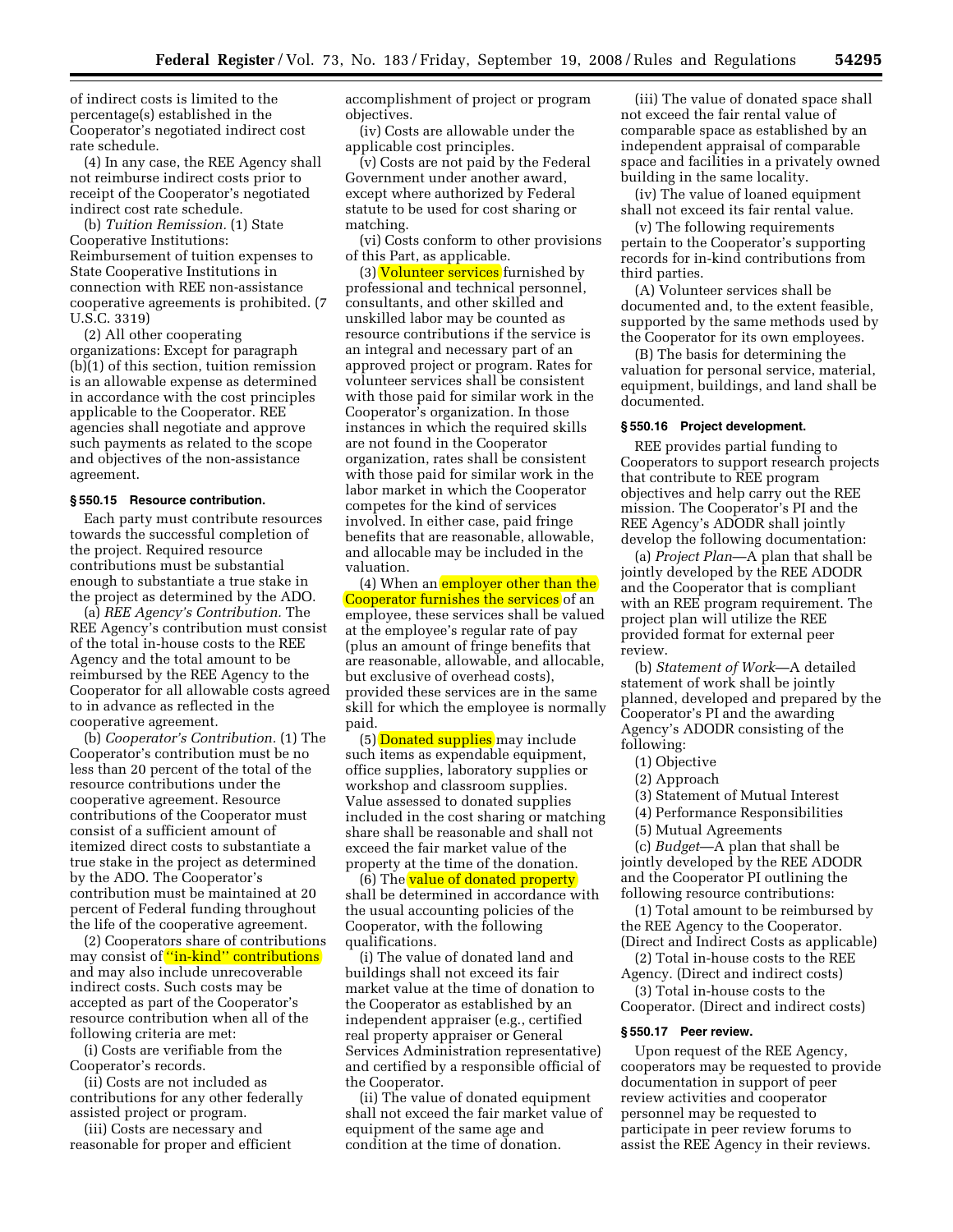#### **§ 550.18 Assurances/certifications.**

(a) Governmentwide Debarment and Suspension (Non procurement)—7 CFR 3017;

(b) Governmentwide requirements for Drug-Free Workplace—7 CFR 3021;

(c) Non-discrimination. The Cooperator assures compliance with the following requirement: No person in the United States shall, on the grounds of race, color, national origin, sex, age, religion, political beliefs, or disability, be excluded from participation in, be denied the benefits of, or be otherwise subjected to discrimination under any project or activity under a nonassistance cooperative agreement.

(d) Protection of Human Subjects Requirements: The Cooperator assures compliance with the following provisions regarding the rights and welfare of human subjects:

(1) The Cooperator is responsible for safeguarding the rights and welfare of any human subjects involved in research, development, and related activities supported by this Agreement. The Cooperator may conduct research involving human subjects only as prescribed in the statement of work and as approved by the Cooperator's Cognizant Institutional Review Board. Prior to conducting such research, the Cooperator shall obtain and document a legally sufficient informed consent from each human subject involved. No such informed consent shall include any exculpatory language through which the subject is made to waive, or to appear to waive, any of his or her legal rights, including any release of the Cooperator or its agents from liability for negligence.

(2) The Cooperator agrees to comply with U.S. Department of Health and Human Services' regulations regarding human subjects, appearing in 45 CFR part 46 (as amended).

(3) It will comply with REE policy, which is to assure that the risks do not outweigh either potential benefits to the subjects or the expected value of the knowledge sought.

(4) Selection of subject or groups of subjects shall be made without regard to sex, race, color, religion, or national origin unless these characteristics are factors to be studied.

(e) Animal Welfare Act Requirements: The Cooperator assures compliance with the Animal Welfare Act, as amended, 7 U.S.C. 2131, et seq., and the regulations promulgated thereunder by the Secretary of Agriculture (9 CFR, Subchapter A) pertaining to the care, handling, and treatment of warmblooded animals held or used for research, teaching, or other activities supported by Federal funds. The

Cooperator may request registration of facilities and a current listing of licensed dealers from the Regional Office of the Animal and Plant Health Inspection Service (APHIS), USDA, for the Region in which their facility is located. The location of the appropriate APHIS Regional Office, as well as information concerning this requirement, may be obtained by contacting the Senior Staff Officer, Animal Care Staff, USDA/APHIS, 4700 River Road, Riverdale, Maryland 20737.

(f) Recombinant DNA Research Requirements: The Cooperator assures that it will assume primary responsibility for implementing proper conduct on recombinant DNA research and it will comply with the National Institute of Health Guidelines for Recombinant DNA Research, as revised.

(1) If the Cooperator wishes to send or receive registered recombinant DNA material which is subject to quarantine laws, permits to transfer this material into the U.S. or across state lines may be obtained by contacting USDA/ APHIS/PPQ, Scientific Services— Biotechnology Permits, 4700 River Road, Unit 133, Riverdale, Maryland 20737. In the event that the Cooperator has not established the necessary biosafety committee, a request for guidance or assistance may be made to the USDA Recombinant DNA Research Officer.

(2) [Reserved]

(g) Agriculture Bioterrorism Protection Act Requirements: The Cooperator assures compliance with the Agriculture Bioterrorism Protection Act of 2002, as implemented at 7 CFR part 331 and 9 CFR part 121, by agreeing that it will not possess, use, or transfer any select agent or toxin without a certificate of registration issued by the Agency.

## **Subpart C—Management of Agreements**

#### **Financial Management**

#### **§ 550.19 Purpose.**

Sections 550.20 through 550.25 of this subpart prescribe standards for financial management systems and program management requirements.

## **§ 550.20 Standards for financial management systems.**

(a) REE agencies shall require Cooperators to relate financial data to performance data.

(b) Cooperators' financial management systems shall provide for the following:

(1) Accurate, current, and complete disclosure of the financial results of

each REE sponsored project or program in accordance with the reporting requirements set forth in § 550.53 of this part. REE requires financial reporting on an accrual basis; however, the Cooperator shall not be required to establish an accrual accounting system. These Cooperators shall develop such accrual data through best estimate for their reports on the basis of an analysis of the documentation on hand.

(2) Records that identify the source and application of funds for federally sponsored activities. These records shall contain information pertaining to Federal awards, authorizations, obligations, unobligated balances, assets, outlays, income and interest.

(3) Effective control over and accountability for all funds, property and other assets. Cooperators shall adequately safeguard all such assets and assure they are used solely for authorized purposes.

(4) Comparison of outlays with budget amounts for each award. Whenever appropriate, financial information should be related to performance and unit cost data.

(5) Written procedures to minimize the time elapsing between the transfer of funds to the Cooperator from the U.S. Treasury and the issuance or redemption of a check, warrant or payment by other means for program purposes by the Cooperator. To the extent that the provisions of the Cash Management Improvement Act (CMIA) (Pub. L. 101–453) govern, payment methods of State agencies, instrumentalities, and fiscal agents shall be consistent with CMIA Treasury-State Agreements or the CMIA default procedures codified at 31 CFR part 205, ''Rules and procedures for efficient Federal State funds transfer.''

(6) Written procedures for determining the reasonableness, allocability and allowability of costs in accordance with the provisions of the applicable Federal cost principles and the terms and conditions of the award.

(7) Accounting records including cost accounting records that are supported by source documentation.

(c) Where bonds are required in the situations described above, the bonds shall be obtained from companies holding certificates of authority as acceptable sureties, as prescribed in 31 CFR part 223, ''Surety Companies Doing Business with the United States.''

#### **§ 550.21 Funding availability.**

The funding period will begin on the date of final signature, unless otherwise stated on the agreement, and continue for the project period specified on the cover page of the cooperative agreement.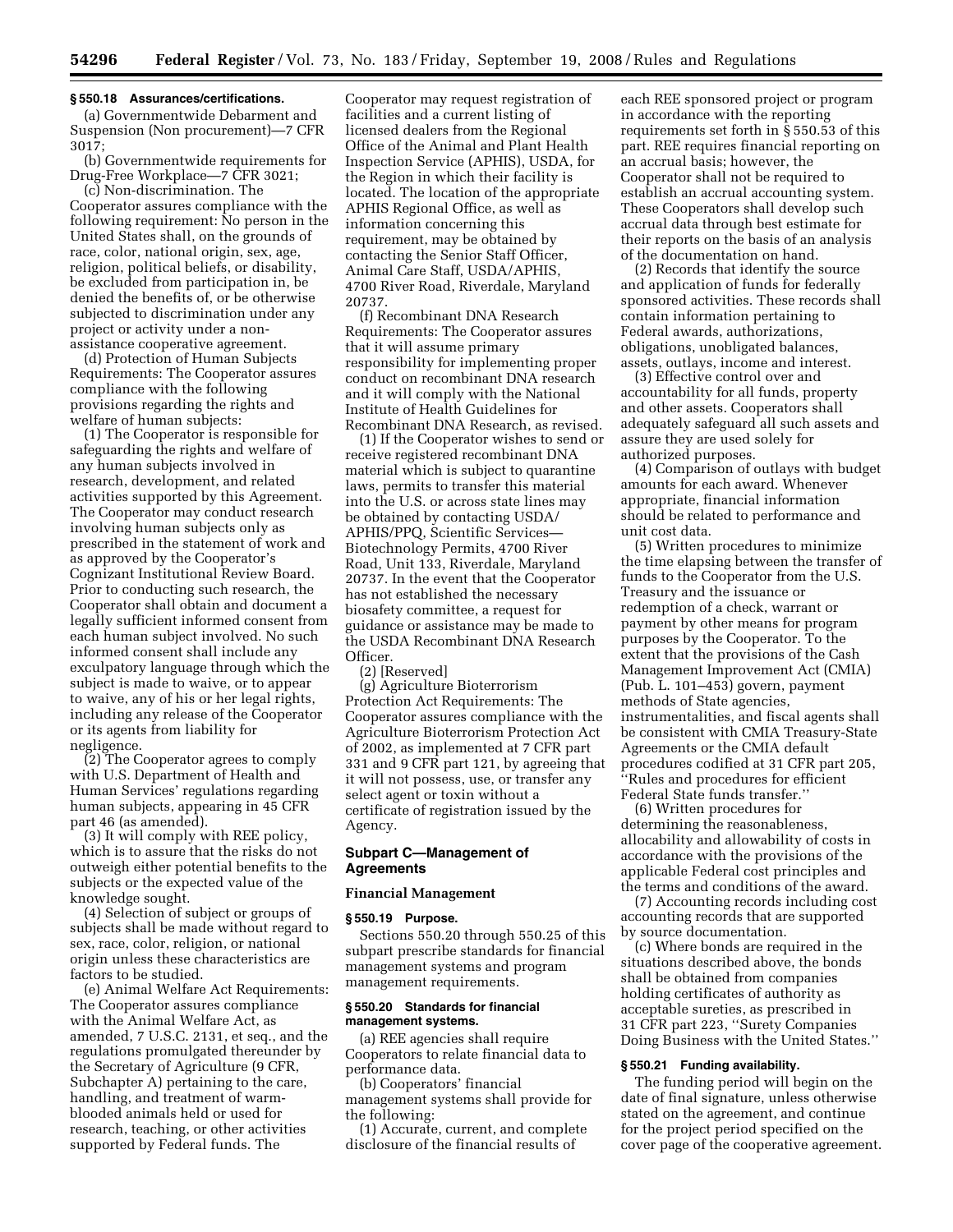#### **§ 550.22 Payment.**

(a) Payment methods shall minimize the time elapsing between the transfer of funds from the U.S. Treasury and the issuance or redemption of a check, warrant, or payment by other means by the Cooperators. Payment methods of State agencies or instrumentalities shall be consistent with Treasury-State CMIA agreements or default procedures codified at 31 CFR part 205.

(b) Reimbursement is the preferred method of payment. All payments to the Cooperator shall be made via EFT.

(1) When the reimbursement method is used, the REE Agency shall make payment within 30 days after receipt of the billing, unless the billing is improper.

(2) Cooperators shall be authorized to submit requests for payment not more than quarterly and not less frequently than annually.

(3) Content of Invoice.

At a minimum, the Cooperator's invoice shall state the following:

(i) The name and address of the Cooperator;

(ii) The name and address of the PI; (iii) The name and address of the

financial officer to whom payments shall be sent;

(iv) A reference to the cooperative agreement number;

(v) The invoice date;

(vi) The time period covered by the invoice; and

(vii) Total dollar amount itemized by budget categories (labor, direct costs, and indirect costs, etc.).

(4) To facilitate the EFT process, the Cooperator shall provide the following information:

(i) The name, addresses, and telephone number of the financial institution receiving payment;

(ii) The routing transit number of the financial institution receiving payment;

(iii) The account to which funds are to be deposited; and

(iv) The type of depositor account (checking or savings).

(c) If the REE Agency has determined that reimbursement is not feasible because the Cooperator lacks sufficient working capital, the REE Agency may provide cash on an advance basis provided the Cooperator maintains or demonstrates the willingness to maintain: Written procedures that minimize the time elapsing between the transfer of funds and disbursement by the Cooperator, and financial management systems that meet the standards for fund control and accountability as established in § 550.20. Under this procedure, the REE Agency shall advance cash to the Cooperator to cover its estimated

disbursement needs for an initial period. The timing and amount of cash advances shall be as close as is administratively feasible to the actual disbursements by the Cooperator organization for direct program or project costs and the proportionate share of any allowable indirect costs.

(1) Advance payment mechanisms include, but are not limited to, Treasury check and electronic funds transfer.

(2) Advance payment mechanisms are subject to the requirements of 31 CFR part 205.

(3) Requests for advance payment shall be submitted on SF–270, ''Request for Advance or Reimbursement.'' This form is not to be used when advance payments are made to the Cooperator automatically through the use of a predetermined payment schedule or if precluded by special REE Agency instructions for electronic funds transfer.

(4) Cooperators shall maintain advances of Federal funds in interest bearing accounts, unless

§ 550.22(c)(4)(i), (ii), or (iii) applies. (i) The Cooperator receives less than

\$120,000 in Federal awards per year. (ii) The best reasonably available interest bearing account would not be expected to earn interest in excess of

\$250 per year on Federal cash balances. (iii) The depository would require an average or minimum balance so high that it would not be feasible within the expected Federal and non-Federal cash resources.

(5) For those entities where CMIA and its implementing regulations do not apply, interest earned on Federal advances deposited in interest bearing accounts shall be remitted annually to Department of Health and Human Services, Payment Management System, Rockville, MD 20852. The Cooperator for administrative expense may retain interest amounts up to \$250 per year. State universities and hospitals shall comply with CMIA, as it pertains to interest. If an entity subject to CMIA uses its own funds to pay pre-award costs for discretionary awards without prior written approval from the REE Agency, it waives its right to recover the interest under CMIA. Thereafter, the REE Agency shall reimburse the Cooperator for its actual cash disbursements.

(6) Whenever possible, advances shall be consolidated to cover anticipated cash needs for all awards made by the REE Agency to the Cooperator. The working capital advance method of payment shall not be used for Cooperators unwilling or unable to provide timely advances to their

subrecipient to meet the subrecipient's actual cash disbursements.

(d) To the extent available, Cooperators shall disburse funds available from repayments to and interest earned on program income, rebates, refunds, contract settlements, audit recoveries and interest earned on such funds before requesting additional cash payments.

(e) Unless otherwise required by statute, REE Agencies shall not withhold payments for proper charges made by Cooperators at any time during the project period unless the conditions of paragraphs (e)(1) or (2) of this section apply.

(1) A Cooperator has failed to comply with the project objectives, the terms and conditions of the award, or REE reporting requirements.

(2) The Cooperator owes a debt to the United States which is subject to offset pursuant to 7 CFR part 3 and Federal Clause Collection Standard; 31 CFR parts 901 through 904.

(f) Standards governing the use of banks and other institutions as depositories of funds advanced or reimbursed under awards are as follows:

(1) Except for situations described in § 550.22(f)(2), REE Agencies shall not require separate depository accounts for funds provided to a Cooperator or establish any eligibility requirements for depositories for funds provided to a Cooperator. However, Cooperators must be able to account for the receipt, obligation and expenditure of funds.

(2) Advances of Federal funds shall be deposited and maintained in insured accounts whenever possible.

#### **§ 550.23 Program income.**

(a) REE Agencies shall apply the standards set forth in this section in requiring Cooperator organizations to account for program income related to projects financed in whole or in part with Federal funds.

(b) Except as provided in § 550.23(f), program income earned during the project period shall be retained by the Cooperator and shall be added to funds committed to the project by the REE Agency and Cooperator and used to further eligible project or program objectives.

(c) Cooperators shall have no obligation to the Federal Government regarding program income earned after the end of the project period.

(d) Costs incident to the generation of program income may be deducted from gross income to determine program income, provided these costs have not been charged to the award.

(e) Proceeds from the sale of property shall be handled in accordance with the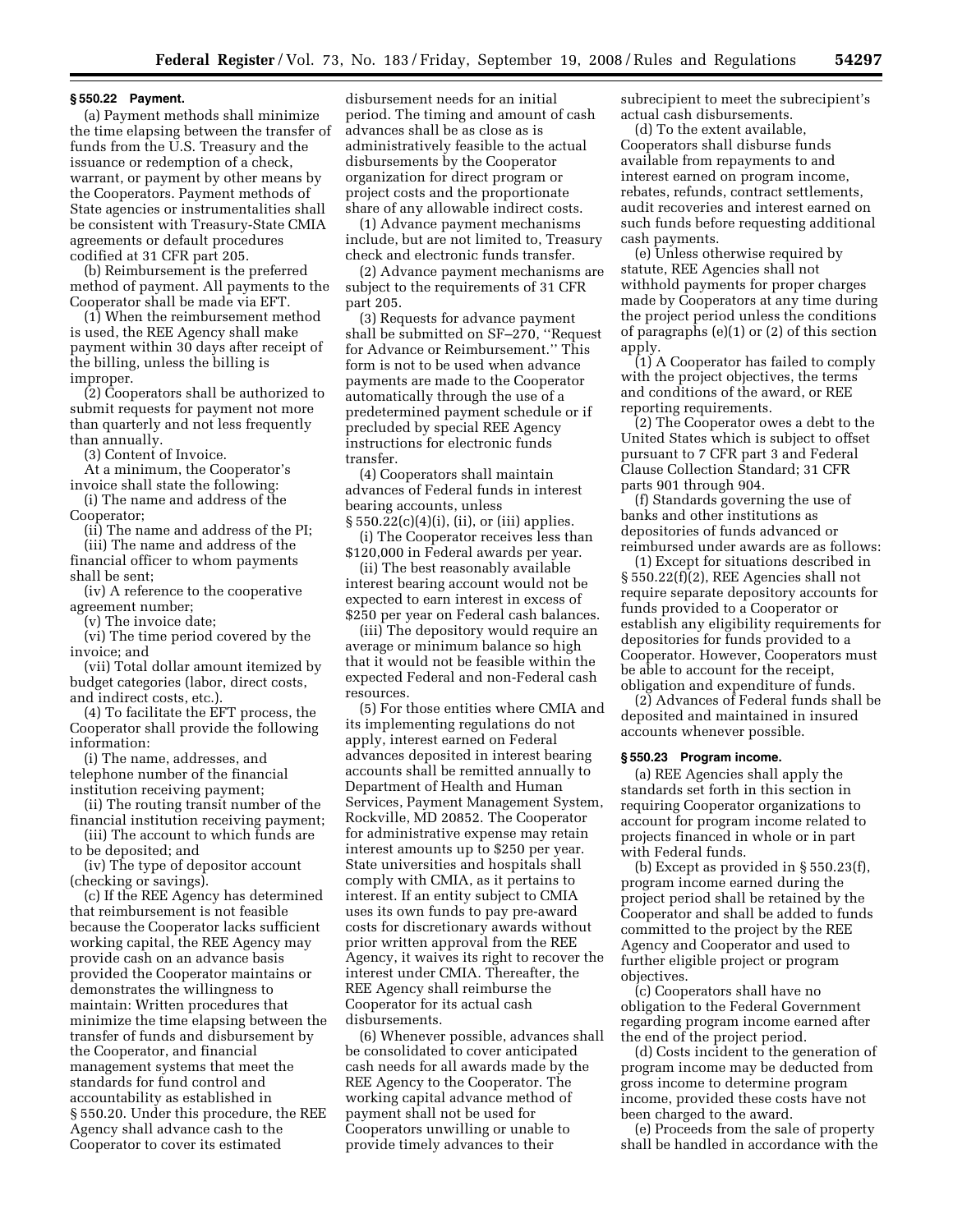requirements of the Property Standards (See §§ 550.36 through 550.42).

(f) Cooperators shall have no obligation to the Federal Government with respect to program income earned from license fees and royalties for copyrighted material, patents, patent applications, trademarks, and inventions produced under an award. However, Patent and Trademark Amendments (35 U.S.C. Chapter 25) apply to inventions made under an experimental, developmental, or research award.

# **§ 550.24 Non-Federal audits.**

(a) Cooperators and subrecipients that are institutions of higher education or other non-profit organizations (including hospitals) shall be subject to the audit requirements contained in the Single Audit Act Amendments of 1996 (31 U.S.C. 7501–7507) and revised OMB Circular A–133, ''Audits of States, Local Governments, and Non-Profit Organizations.''

(b) State and local governments shall be subject to the audit requirements contained in the Single Audit Act Amendments of 1996 (31 U.S.C. 7501– 7507) and revised OMB Circular A–133, ''Audits of States, Local Governments, and Non-Profit Organizations.''

(c) For-profit hospitals not covered by the audit provisions of revised OMB Circular A–133 shall be subject to the audit requirements of the REE agencies.

(d) Commercial organizations shall be subject to the audit requirements of the REE Agency or the prime recipient as incorporated into the award document.

#### **§ 550.25 Allowable costs.**

For each kind of Cooperator, there is a set of Federal principles for determining allowable costs. Allowability of costs shall be determined in accordance with the cost principles applicable to the entity incurring the costs. Thus, allowability of costs incurred by State, local or federally recognized Indian tribal governments is determined in accordance with the provisions of OMB Circular A–87, ''Cost Principles for State, Local, and Indian Tribal Governments'' codified at 2 CFR part 225. The allowability of costs incurred by non-profit organizations is determined in accordance with the provisions of OMB Circular A–122, 'Cost Principles for Non-Profit Organizations'' codified at 2 CFR part 230. The allowability of costs incurred by institutions of higher education is determined in accordance with the provisions of OMB Circular A–21, ''Cost Principles for Educational Institutions'' codified at 2 CFR 220. The allowability

of costs incurred by hospitals is determined in accordance with the provisions of Subpart E of 45 CFR part 74. The allowability of costs incurred by commercial organizations and those non-profit organizations listed in Appendix C to Circular A–122 (2 CFR part 230) is determined in accordance with the contract cost principles and procedures of the Federal Acquisition Regulation (FAR) at 48 CFR part 31.

#### **Program Management**

# **§ 550.26 Monitoring program performance.**

(a) Cooperators are responsible for managing the day-to-day operations of REE nonassistance awards using their established controls and policies, as long as they are consistent with REE requirements. However, in order to fulfill their role in regard to the stewardship of Federal funds, REE Agencies monitor their agreements to identify potential problems and areas where technical assistance might be necessary. This active monitoring is accomplished through review of reports and correspondence from the cooperator, audit reports, site visits, and other information available to the REE Agency. It is the responsibility of the Cooperator to ensure that the project is being performed in compliance with the terms and conditions of the award.

(b) Monitoring of a project or activity will continue for as long as the REE Agency retains a financial interest in the project or activity. REE agencies reserve the right to monitor a project after it has been administratively closed out and no longer providing active support in order to resolve issues of accountability and other administrative requirements. Additional requirements regarding reporting and program performance can be found in §§ 550.51 through 550.55 of this part.

(c) The REE Agency reserves the right to perform site visits at Cooperator locations. **Access to project or program** records shall be provided in accordance with the provisions of § 550.55.

## **§ 550.27 Prior approvals.**

(a) The budget is the financial expression of the project or program as approved during the award process. REE agencies require that all Federal costs be itemized on the approved budget. The budget shall be related to performance for program evaluation purposes.

(b) Cooperators are required to report deviations from budget and program plans, and request prior approvals for budget and program plan revisions.

(c) Cooperators shall request prior approvals from REE Agencies for one or more of the following program or budget related reasons.

(1) Incur pre-award costs up to 90 days prior to award date. All preaward costs are incurred at the Cooperator's risk (i.e., the REE Agency is under no obligation to reimburse such costs if for any reason the Cooperator does not receive an award or if the award is less than anticipated and inadequate to cover such costs).

(2) Change in the scope or the objective of the project or program (even if there is no associated budget revision requiring prior written approval).

(3) The absence for more than three months, or a 25 percent reduction in time devoted to the project, by the approved project director or principal investigator.

(4) Extensions of time, within statutory limitations, to complete project objectives. This extension may not be requested merely for the purpose of using unobligated balances. The Cooperator shall request the extension in writing with supporting reasons.

(5) The transfer of amounts budgeted for indirect costs to absorb increases in direct costs, or vice versa.

(6) The inclusion of costs that require prior approval in accordance with OMB Circular A–21, ''Cost Principles for Educational Institutions,'' (2 CFR part 220), OMB Circular A–122, ''Cost Principles for Non-Profit Organizations'' (2 CFR part 230) or 45 CFR part 74 Appendix E, or 48 CFR part 31, ''Contract Cost Principles and Procedures," as applicable.

(7) Unless described in the agreement and funded in the approved awards, the subaward, transfer or contracting out of any work under an award. This provision does not apply to the purchase of supplies, material, equipment or general support services.

(d) When requesting approval for budget revisions, Cooperators shall use the budget form used in the cooperative agreement.

(e) Within 30 calendar days from the date of receipt of the request for budget revisions, the ADO shall review the request and notify the Cooperator whether the budget revisions have been approved.

# **§ 550.28 Publications and acknowledgment of support.**

(a) *Publications.* REE Agencies and the Federal Government shall enjoy a royalty-free, nonexclusive, and irrevocable right to reproduce, publish or otherwise use, and to authorize others to use, any materials developed in conjunction with a nonassistance cooperative agreement or contract under such an agreement.

(b)(1) Cooperators shall acknowledge ARS, Economics Research Service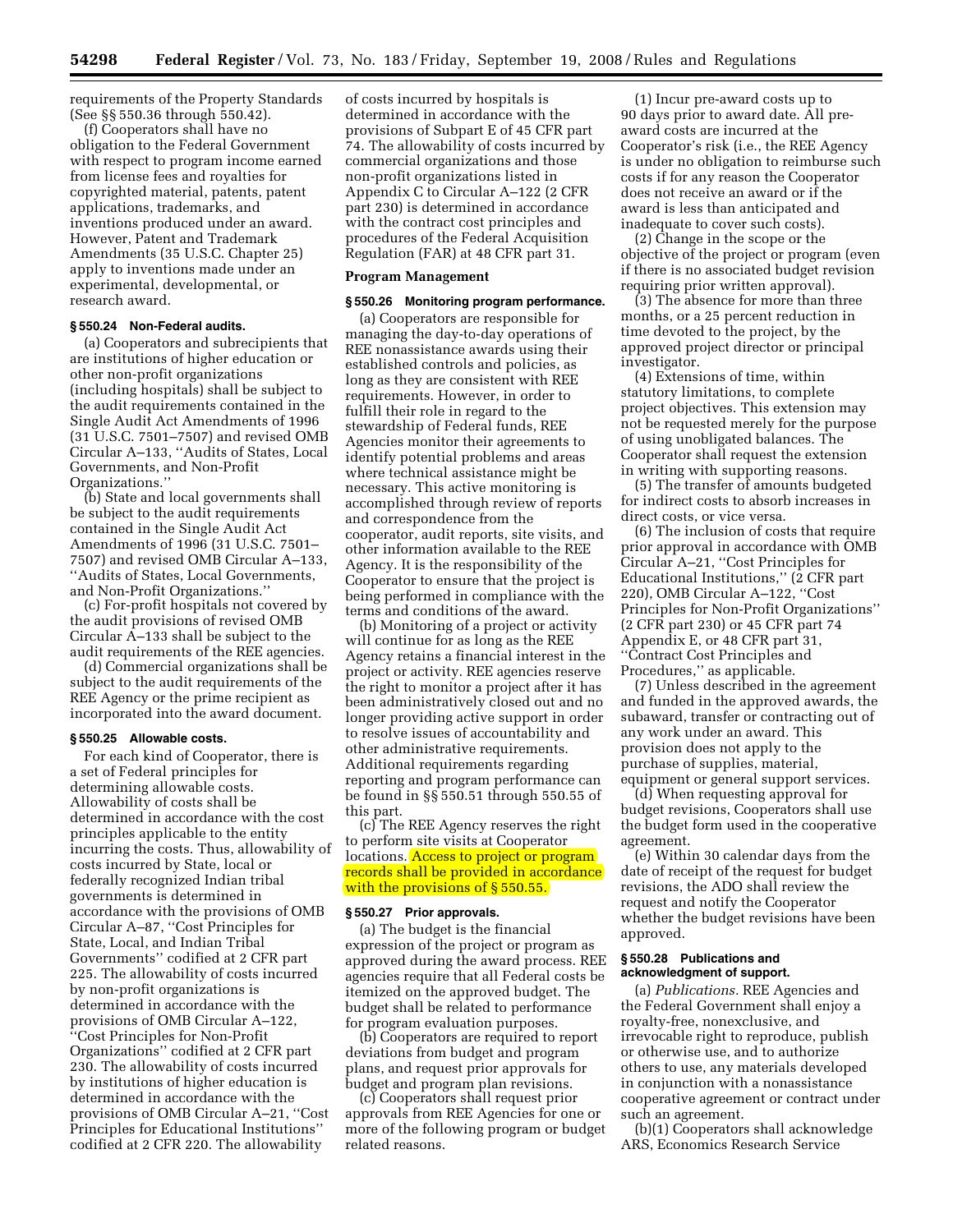(ERS), National Agricultural Statistics Service (NASS), and the Cooperative State Research, Education, and Extension Service (CSREES) support, whether cash or in-kind, in any publications written or published with Federal support and, if feasible, on any publication reporting the results of, or describing, a Federally supported activity as follows:

''This material is based upon work supported by the U.S. Department of Agriculture, \_\_\_ (insert Agency name)<br>under Agreement No. (Cooperator

under Agreement No. (Cooperator)<br>should enter the annlicable agreement should enter the applicable agreement number here).''

(2) All such material must also contain the following disclaimer unless the publication is formally cleared by the awarding agency:

'Any opinions, findings, conclusion, or recommendations expressed in this publication are those of the author(s) and do not necessarily reflect the view of the U.S. Department of Agriculture.''

(3) Any public or technical information related to work carried out under a non assistance cooperative agreement shall be submitted by the developing party to the other for advice and comment. Information released to the public shall describe the contributions of both parties to the work effort. In the event of a dispute, a separate publication may be made with effective statements of acknowledgment and disclaimer.

(c) *Media.* Cooperators shall acknowledge awarding Agency support, as indicated in § 550.28(b) above, in any form of media (print, DVD, audio production, etc.) produced with Federal support that has a direct production cost to the Cooperator of over \$5,000. Unless the terms of the Federal award provide otherwise, this requirement does not apply to:

(1) Media produced under mandatory or formula grants or under sub awards.

(2) Media produced as research instruments or for documenting experimentation or findings and intended for presentation or distribution to a USDA/REE audience.

#### **§ 550.29 Press releases.**

Press releases or other forms of public notification will be submitted to the REE agency for review prior to release to the public. The REE Agency will be given the opportunity to review, in advance, all written press releases and any other written information to be released to the public by the Cooperator, and require changes as deemed necessary, if the material mentions by name the REE Agency or the USDA, or any USDA employee or research unit or location.

#### **§ 550.30 Advertising.**

The Cooperator will not refer in any manner to the USDA or agencies thereof in connection with the use of the results of the project without prior specific written authorization by the awarding Agency. Information obtained as a result of the project will be made available to the public in printed or other forms by the awarding Agency at its discretion. The Cooperator will be given due credit for its cooperation in the project. Prior approval is required.

# **§ 550.31 Questionnaires and survey plans.**

The Cooperator is required to submit to the REE Agency copies of questionnaires and other forms for clearance in accordance with the Paperwork Reduction Act of 1980 and 5 CFR part 1320.

## **§ 550.32 Project supervision and responsibilities.**

(a) The Cooperator is responsible and accountable for the performance and conduct of all Cooperator employees assigned to the project. The REE Agency does not have authority to supervise Cooperator employees or engage in the employer employee relationship. (b) The PI shall:

(1) Work jointly with the ADODR in the development of the project

statement of work; (2) Work jointly with the ADODR in

the development of the project budget;

(3) Report, and obtain approval for, any change in the project budget;

(4) Report, and obtain approval for,

any change in the scope or objectives of the project;

(5) Assure that technical project performance and financial status reports are submitted on a timely basis in accordance with the terms and conditions of the award;

(6) Advise the ADODR of any issues that may affect the timely completion of the project;

(7) Assure that the Cooperator meets its commitments under the terms and conditions of the non-assistance agreement;

(8) Assure that appropriate acknowledgements of support are included in all publications, in accordance with § 550.28 of this Part.

(9) Assure that inventions are appropriately reported in accordance with § 550.54 of this Part; and

(10) Upon request, provide the REE Agency with a project plan for use for external peer review.

### **§ 550.33 Administrative supervision.**

REE employees are prohibited from engaging in matters related to cooperator employer/employee relations

such as personnel, performance and time management issues. The cooperator is solely responsible for the administrative supervision of its employees.

## **§ 550.34 Research misconduct.**

(a) The Cooperator bears the primary responsibility for prevention and detection of research misconduct and for the inquiry, investigation and adjudication of research misconduct alleged to have occurred in association with their own institution.

(b) The Cooperator shall:

(1) maintain procedures for responding to allegations or instances of research misconduct that has the following components:

(i) Objectivity;

(ii) Due process;

(iii) Whistle blower protection;

(iv) Confidentiality;

(v) Timely resolution;

(2) Promptly conduct an inquiry into

any allegation of research misconduct;

(3) Conduct an investigation if an inquiry determines that the allegation or apparent instance of research misconduct has substance;

(4) Provide appropriate separation of responsibilities between those responsible for inquiry and investigation, and those responsible for adjudication;

(5) Advise REE Agency of outcome at end of inquiries and investigations into allegations or instances of research misconduct; and

(6) Upon request, provide the REE Agency, upon request, hard copy (or website address) of their policies and procedures related to research misconduct.

(c) Research misconduct or allegations of research misconduct shall be reported to the USDA Research Integrity Officer (RIO) and/or to the USDA, Office of Inspector General (OIG) Hotline.

(1) The USDA RIO can be reached at: USDA Research Integrity Officer, 214–W Whitten Building, Washington, DC 20250, Telephone: 202–720–5923, Email: *[researchintegrity@usda.gov.](mailto:researchintegrity@usda.gov)* 

(2) The USDA OIG Hotline can be reached on: 1–800–424–9121.

#### **§ 550.35 Rules of the workplace.**

Cooperator employees, while engaged in work at the REE Agency's facilities, will abide by the Agency's standard operating procedures regarding the maintenance of laboratory notebooks, dissemination of information, equipment operation standards, hours of work, conduct, and other incidental matters stated in the rules and regulations of the Agency.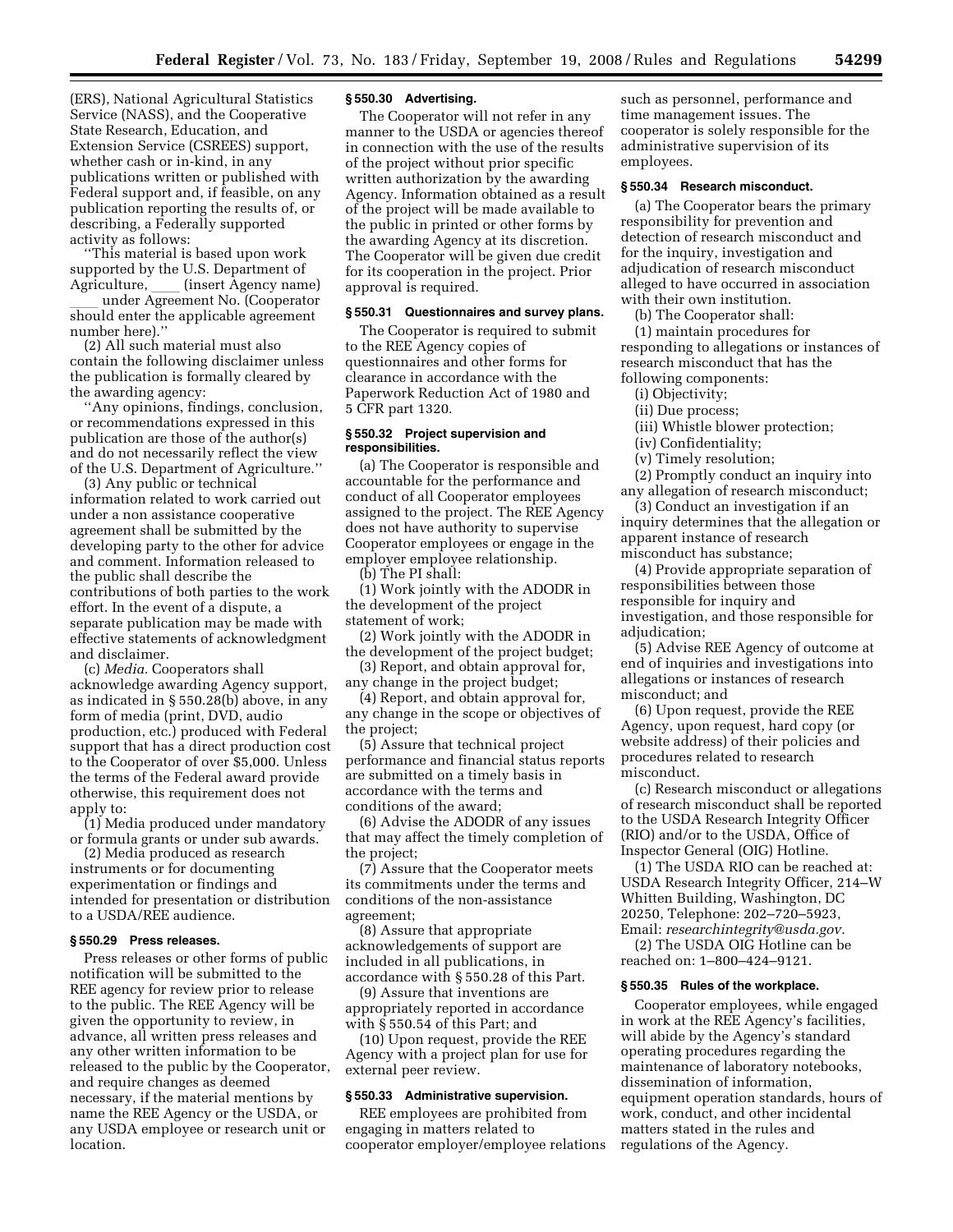# **Equipment/Property Standards**

# **§ 550.36 Purpose of equipment/property standards.**

Sections 550.37 through 550.42 of this part set forth uniform standards governing management and disposition of property furnished by the Federal Government or acquired by the Cooperator with funds provided by the Federal Government. The Cooperator may use its own property management standards and procedures provided it observes other applicable provisions of this Part.

## **§ 550.37 Title to equipment.**

(a) As authorized by 7 U.S.C. 3318(d), title to expendable and nonexpendable equipment, supplies, and other tangible personal property purchased with Federal funding in connection with a non assistance cooperative agreement shall vest in the Cooperator from date of acquisition unless otherwise stated in the cooperative agreement.

(b) Notwithstanding any other provision of this rule the REE Agency may, at its discretion, retain title to equipment described in paragraph (a) of this section that is or may be purchased with Federal funds when the REE agency determines that it is in the best interest of the Federal Government.

#### **§ 550.38 Equipment.**

(a) The Cooperator shall not use equipment acquired with Federal funds to provide services to non-Federal outside organizations for a fee that is less than private companies charge for equivalent services, unless specifically authorized by Federal statute, for as long as the Federal Government retains an interest in the equipment.

(b) The Cooperator shall use the equipment in the project or program for which it was acquired as long as needed, whether or not the project or program continues to be supported by Federal funds and shall not encumber the property without approval of the REE Agency. When no longer needed for the original project or program, the Cooperator shall use the equipment in connection with its other federallysponsored activities, in the following order of priority:

(1) Activities sponsored by the REE Agency which funded the original project, then

(2) Activities sponsored by other Federal awarding agencies.

(c) During the time that equipment is used on the project or program for which it was acquired, the Cooperator shall make it available for use on other projects or programs if such other use will not interfere with the work on the

project or program for which the equipment was originally acquired as may be determined by the REE Agency. First preference for such other use shall be given to other projects or programs sponsored by the REE Agency that financed the equipment; second preference shall be given to projects or programs sponsored by other Federal awarding agencies. If equipment is owned by the Federal Government, use on other activities not sponsored by the Federal Government shall be permissible if authorized by the REE Agency. User charges shall be treated as program income.

(d) When acquiring replacement equipment, unless otherwise directed by the REE Agency, the Cooperator shall use the equipment to be replaced as trade-in or sell the equipment and use the proceeds to offset the costs of the replacement equipment subject to the approval of the REE Agency.

(e) The Cooperator's property management standards for equipment acquired with Federal funds and federally owned equipment shall include all of the following.

(1) Equipment records shall be maintained accurately and shall include the following information:

(i) A description of the equipment; (ii) Manufacturer's serial number, model number, Federal stock number, national stock number, or other

identification number; (iii) Source of the equipment,

including the award number; (iv) Whether title vests in the

Cooperator or the Federal Government; (v) Acquisition date (or date received,

if the equipment was furnished by the Federal Government) and cost;

(vi) Information from which one can calculate the percentage of Federal participation in the cost of the equipment (not applicable to equipment furnished by the Federal Government);

(vii) Location and condition of the equipment and the date the information was reported;

(viii) Unit acquisition cost; and (ix) Ultimate disposition data, including date of disposal and sales price or the method used to determine current fair market value where a Cooperator compensates the REE Agency for its share.

(2) Equipment owned by the Federal Government shall be identified to indicate Federal ownership.

(3) A physical inventory of equipment shall be taken and the results reconciled with the equipment records at least once every two years and a copy provided to the ADO responsible for the agreement. Any differences between quantities determined by the physical inspection

and those shown in the accounting records shall be investigated to determine the causes of the difference. The Cooperator shall, in connection with the inventory, verify the existence, current utilization, and continued need for the equipment.

(4) A control system shall be in effect to insure adequate safeguards to prevent loss, damage, or theft of the equipment. Any loss, damage, or theft of equipment shall be investigated and fully documented. If the Federal Government owns the equipment, the Cooperator shall promptly notify the REE Agency.

(5) Adequate maintenance procedures shall be implemented to keep the equipment in good condition.

(6) Where the Cooperator is authorized or required to sell the equipment, proper sales procedures shall be established which provide for competition to the extent practicable and result in the highest possible return.

(f) When the Cooperator no longer needs the equipment, the equipment shall be used for other activities in accordance with the following standards. For equipment with a current per unit fair market value of \$5,000 or more, the Cooperator may retain the equipment for other uses provided that compensation is made to the original REE Agency or its successor. The amount of compensation shall be computed by applying the percentage of Federal participation in the cost of the original project or program to the current fair market value of the equipment. If the Cooperator has no need for the equipment, the Cooperator shall request disposition instructions from the REE Agency. The REE Agency shall determine whether the equipment can be used to meet the Agency's requirements. If no requirement exists within that Agency, the availability of the equipment shall be reported to the General Services Administration (GSA) by the REE Agency to determine whether a requirement for the equipment exists in other Federal agencies. The REE Agency shall issue instructions to the Cooperator no later than 120 calendar days after the Cooperator's request and the following procedures shall govern.

(1) If so instructed or if disposition instructions are not issued within 120 calendar days after the Cooperator's request, the Cooperator shall sell the equipment and reimburse the REE Agency an amount computed by applying to the sales proceeds the percentage of Federal participation in the cost of the original project or program. However, the Cooperator shall be permitted to deduct and retain from the Federal share \$500 or ten percent of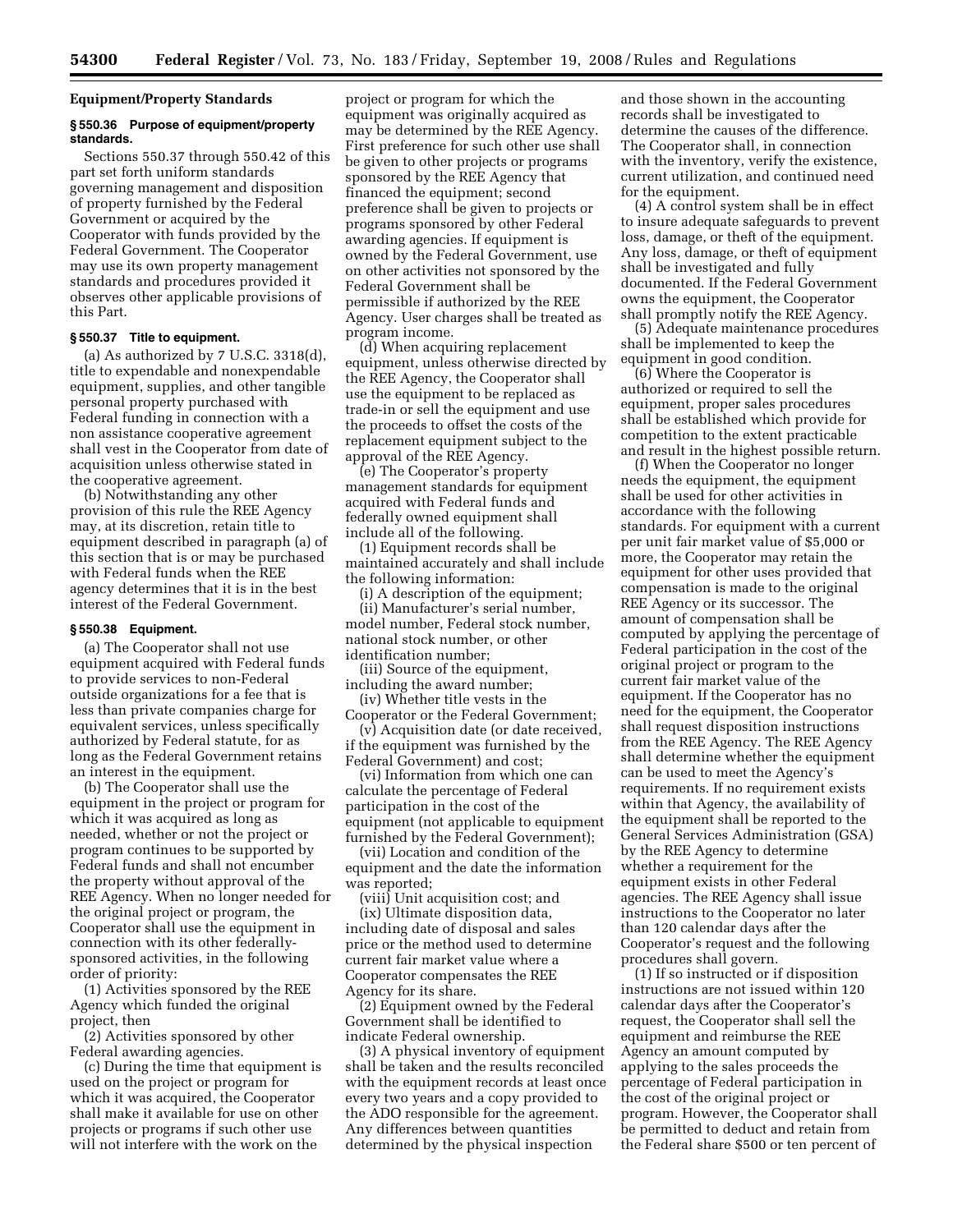the proceeds, whichever is less, for the Cooperator's selling and handling expenses.

(2) If the Cooperator is instructed to ship the equipment elsewhere, the Cooperator shall be reimbursed by the Federal Government by an amount which is computed by applying the percentage of the Cooperator's participation in the cost of the original project or program to the current fair market value of the equipment, plus any reasonable shipping or interim storage costs incurred.

(3) If the Cooperator is instructed to otherwise dispose of the equipment, the Cooperator shall be reimbursed by the REE Agency for such costs incurred in its disposition.

(4) The REE Agency may reserve the right to transfer the title to the Federal Government or to a third party named by the Federal Government when such third party is otherwise eligible under existing statutes. Such transfer shall be subject to the following standards.

(i) The equipment shall be appropriately identified in the award or otherwise made known to the Cooperator in writing.

(ii) The REE Agency shall issue disposition instructions within 120 calendar days after receipt of a final inventory. The final inventory shall list all equipment acquired with federal funds and federally owned equipment. If the REE Agency fails to issue disposition instructions within the 120 calendar days, the Cooperator shall apply the standards of this section, as appropriate.

(iii) When the REE Agency exercises its right to take title, the equipment shall be subject to the provisions for federally owned equipment.

#### **§ 550.39 Equipment replacement insurance.**

If required by the terms and conditions of the award, the Cooperator shall provide adequate insurance coverage for replacement of equipment acquired with Federal funds in the event of loss or damage to such equipment.

## **§ 550.40 Supplies and other expendable property.**

(a) Title to supplies and other expendable property shall vest in the Cooperator upon acquisition. If there is a residual inventory of unused supplies exceeding \$5,000 in total aggregate value upon termination or completion of the project or program and the supplies are not needed for any other federally-sponsored project or program, the Cooperator shall retain the supplies for use on non-Federal sponsored

activities or sell them, but shall, in either case, compensate the Federal Government for its share. The amount of compensation shall be computed in the same manner as for equipment.

(b) The Cooperator shall not use supplies acquired with Federal funds to provide services to non-Federal outside organizations for a fee that is less than private companies charge for equivalent services, unless specifically authorized by Federal statute as long as the Federal Government retains an interest in the supplies.

## **§ 550.41 Federally-owned property.**

(a) Title to federally-owned property remains vested in the Federal Government. Cooperators shall submit annually an inventory listing of federally-owned property in their custody to the REE Agency. Upon completion of the award or when the property is no longer needed, the Cooperator shall report the property to the REE Agency for further Federal Agency utilization.

(b) If the REE Agency has no further need for the property, it shall be declared excess and reported to the GSA, unless the REE Agency has statutory authority to dispose of the property by alternative methods (e.g., the authority provided by the Federal Technology Transfer Act (15 U.S.C. 3710 (i)) to donate research equipment to educational and non-profit organizations in accordance with Executive Order 12999, ''Education technology: ensuring Opportunity for all children in the next century.'' Appropriate instructions shall be issued to the Cooperator by the REE Agency.

#### **§ 550.42 Intangible property.**

(a) The Cooperator may copyright any work that is subject to copyright and was developed, by the Cooperator, or jointly by the Federal Government and the Cooperator, or for which ownership was purchased, under a cooperative agreement. REE Agencies reserve a royalty-free, nonexclusive and irrevocable right to reproduce, publish, or otherwise use the work for Federal purposes, and to authorize others to do so for Federal purposes.

(b) Cooperators are subject to applicable regulations governing patents and inventions, including governmentwide regulations issued by the Department of Commerce at 37 CFR part 401, ''Rights to Inventions Made by Nonprofit Organizations and Small Business Firms Under Government Grants, Contracts and Cooperative Agreements.''

(c) The REE Agency has the right to:

(1) Obtain, reproduce, publish or otherwise use the data first produced under a cooperative agreement; and

(2) Authorize others to receive, reproduce, publish, or otherwise use such data for Federal purposes.

(d)(1) In addition, in response to a Freedom of Information Act (FOIA) request for research data relating to published research findings produced under a cooperative agreement that were used by the Federal Government in developing an Agency action that has the force and effect of law, the REE Agency shall request, and the Cooperator shall provide, within a reasonable time, the research data so that they can be made available to the public through the procedures established under the FOIA. If the REE Agency obtains the research data solely in response to a FOIA request, the Agency may charge the requester a reasonable fee equaling the full incremental cost of obtaining the research data. This fee should reflect costs incurred by the Agency, the Cooperator, and applicable subrecipients. This fee is in addition to any fees the Agency may assess under the FOIA (5 U.S.C. 552(a)(4)(A)).

(2) The following definitions apply for purposes of paragraph (d) of this section:

(i) Research data is defined as the recorded factual material commonly accepted in the scientific community as necessary to validate research findings, but not any of the following: preliminary analyses, drafts of scientific papers, plans for future research, peer reviews, or communications with colleagues. This ''recorded'' material excludes physical objects (e.g., laboratory samples). Research data also do not include:

(A) Trade secrets, commercial information, materials necessary to be held confidential by a researcher until they are published, or similar information which is protected under law; and

(B) Personnel and medical information and similar information the disclosure of which would constitute a clearly unwarranted invasion of personal privacy, such as information that could be used to identify a particular person in a research study.

(ii) Published is defined as either when:

(A) Research findings are published in a peer-reviewed scientific or technical journal;

(B) A Federal Agency publicly and officially cites the research findings in support of an Agency action that has the force and effect of law; or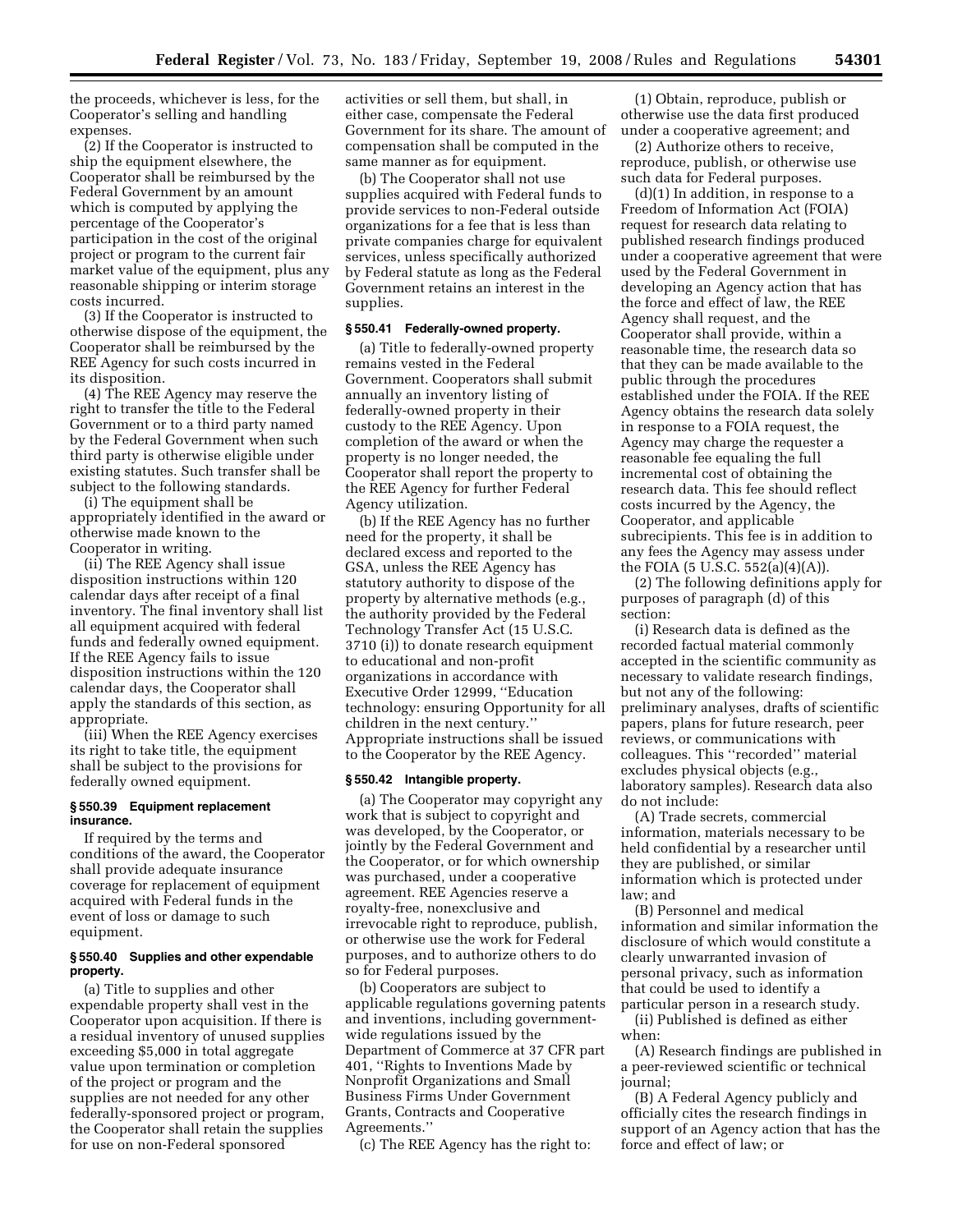(C) Used by the Federal Government in developing an Agency action that has the force and effect of law is defined as when an Agency publicly and officially cites the research findings in support of an Agency action that has the force and effect of law.

(e) All rights, title, and interest in any Subject Invention made solely by employee(s) of the REE Agency shall be owned by the REE Agency. All rights, title, and interest in any Subject Invention made solely by at least one (1) employee of the REE Agency and at least one (1) employee of the Cooperator shall be jointly owned by the Agency and the Cooperator, subject to the provisions of 37 CFR part 401.

(f) REE Agencies shall have a nonexclusive, nontransferable, irrevocable, paid-up license to practice or have practiced for or on behalf of the United States the subject invention throughout the world.

#### **Procurement Standards**

# **§ 550.43 Purpose of procurement standards.**

Sections 44 through 50 set forth standards for use by Cooperators in establishing procedures for the procurement of supplies and other expendable property, equipment and other services with Federal funds. These standards are furnished to ensure that such materials and services are obtained in an effective manner and in compliance with the provisions of applicable Federal statutes and executive orders. No additional procurement standards or requirements shall be imposed by the Federal awarding agencies upon Cooperators, unless specifically required by Federal statute or executive order or approved by OMB.

#### **§ 550.44 Cooperator responsibilities.**

The standards contained in this section do not relieve the Cooperator of the contractual responsibilities arising under its contract(s). The Cooperator is the responsible authority, without recourse to the REE Agency, regarding the settlement and satisfaction of all contractual and administrative issues arising out of procurements entered into in support of a nonassistance agreement. This includes disputes, claims, award protests, source evaluation or other matters of a contractual nature. Matters concerning violation of statute are to be referred to such Federal, State or local authority, as may have proper jurisdiction.

## **§ 550.45 Standards of conduct.**

The Cooperator shall maintain written standards of conduct governing the

performance of its employees engaged in the award and administration of contracts. No employee, officer, or agent shall participate in the selection, award, or administration of a contract supported by Federal funds if a real or apparent conflict of interest would be involved. Such a conflict would arise when the employee, officer, or agent, any member of his or her immediate family, his or her partner, or an organization which employs or is about to employ any of the parties indicated herein, has a financial or other interest in the firm selected for an award. The officers, employees, and agents of the Cooperator shall neither solicit nor accept gratuities, favors, or anything of monetary value from contractors, or parties to subagreements. However, Cooperators may set standards for situations in which the financial interest is not substantial or the gift is an unsolicited item of nominal value. The standards of conduct shall provide for disciplinary actions to be applied for violations of such standards by officers, employees, or agents of the Cooperator.

#### **§ 550.46 Competition.**

(a) All procurement transactions shall be conducted in a manner to provide, to the maximum extent practical, open and free competition. The Cooperator shall be alert to organizational conflicts of interest as well as noncompetitive practices among contractors that may restrict or eliminate competition or otherwise restrain trade. In order to ensure objective contractor performance and eliminate unfair competitive advantage, contractors that develop or draft specifications, requirements, statements of work, invitations for bids and/or requests for proposals shall be excluded from competing for such procurements. Awards shall be made to the bidder or offeror whose bid or offer is responsive to the solicitation and is most advantageous to the Cooperator, price, quality and other factors considered. Solicitations shall clearly set forth all requirements that the bidder or offer shall fulfill in order for the bid or offer to be evaluated by the Cooperator. Any and all bids or offers may be rejected when it is in the Cooperator's interest to do so.

(b) Contracts shall be made only with responsible contractors who possess the potential ability to perform successfully under the terms and conditions of the proposed procurement. Consideration shall be given to such matters as contractor integrity, record of past performance, financial and technical resources or accessibility to other necessary resources. In certain circumstances, contracts with certain

parties are restricted by agencies' implementation of Executive Orders 12549 and 12689, ''Debarment and Suspension.''

(c) Recipients shall, on request, make available for the REE Agency, pre-award review and procurement documents, such as request for proposals or invitations for bids, independent cost estimates, etc.

#### **§ 550.47 Cost and price analysis.**

Some form of cost or price analysis shall be made and documented in the procurement files in connection with every procurement action. Price analysis may be accomplished in various ways, including the comparison of price quotations submitted, market prices and similar indicia, together with discounts. Cost analysis is the review and evaluation of each element of cost to determine reasonableness, allocability and allowability.

## **§ 550.48 Procurement records.**

Procurement records and files for purchases in excess of the small purchase threshold shall include the following at a minimum:

(a) Basis for contractor selection;

(b) Justification for lack of competition when competitive bids or offers are not obtained; and

(c) Basis for award cost or price.

## **§ 550.49 Contract administration.**

A system for contract administration shall be maintained to ensure contractor conformance with the terms, conditions and specifications of the contract and to ensure adequate and timely followup of all purchases. Recipients shall evaluate contractor performance and document, as appropriate, whether contractors have met the terms, conditions and specifications of the contract.

#### **§ 550.50 Contract provisions.**

The recipient shall include, in addition to provisions to define a sound and complete agreement, the following provisions in all contracts. The following provisions shall also be applied to subcontracts.

(a) Contracts in excess of the simplified acquisition threshold shall contain contractual provisions or conditions that allow for administrative, contractual, or legal remedies in instances in which a contractor violates or breaches the contract terms, and provide for such remedial actions as may be appropriate.

(b) All contracts in excess of the simplified acquisition threshold shall contain suitable provisions for termination by the cooperator, including the manner by which termination shall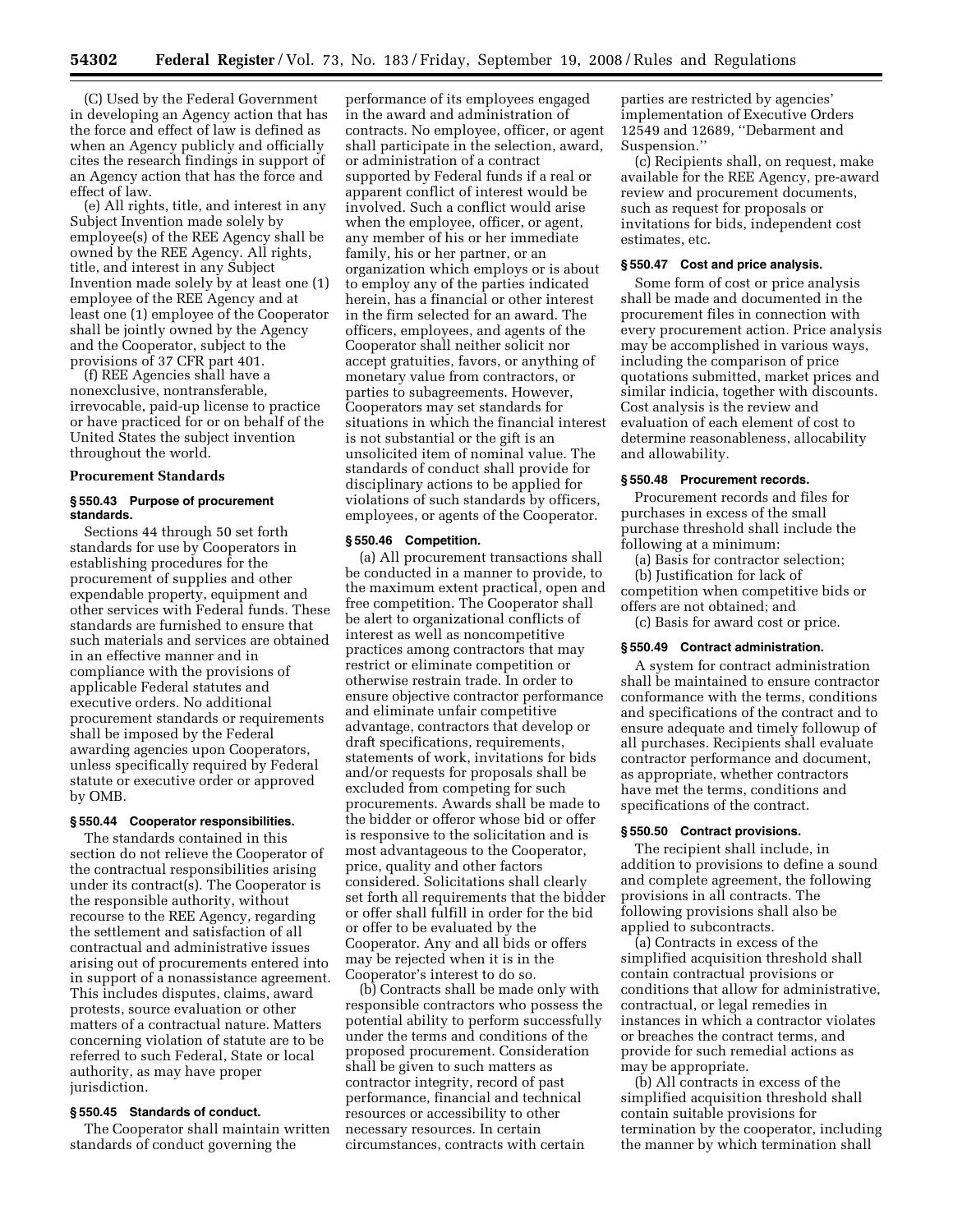be effected and the basis for settlement. In addition, such contracts shall describe conditions under which the contract may be terminated for default as well as conditions where the contract may be terminated because of circumstances beyond the control of the contractor.

(c) All negotiated contracts (except those for less than the simplified acquisition threshold) awarded by recipients shall include a provision to the effect that the recipient, the REE Agency, the Comptroller General of the United States, or any of their duly authorized representatives, shall have access to any books, documents, papers and records of the contractor which are directly pertinent to a specific program for the purpose of making audits, examinations, excerpts and transcriptions.

(d) All contracts, including small purchases, awarded by recipients and their contractors shall contain the procurement provisions of Appendix A, 2 CFR part 215, as applicable.

#### **Reports and Records**

# **§ 550.51 Purpose of reports and records.**

Sections 550.52 through 550.55 set forth the procedures for monitoring and reporting on the Cooperator's financial and program performance and the necessary reporting format. They also set forth record retention requirements, and property and equipment inventory reporting requirements.

#### **§ 550.52 Reporting program performance.**

(a) The REE Agency shall prescribe the frequency with which performance reports shall be submitted. Performance reports shall not be required more frequently than quarterly or, less frequently than annually. Annual reports shall be due 90 calendar days after the grant year; quarterly or semiannual reports shall be due 30 days after the reporting period. The REE Agency may require annual reports before the anniversary dates of multiple year agreements in lieu of these requirements. The final performance reports are due 90 calendar days after the expiration or termination of the period of agreement.

(b) When required, performance reports shall contain, for each award, detailed information on each of the following.

(1) A comparison of actual accomplishments with the goals and objectives established for the period and the findings of the investigator. Whenever appropriate and the output of programs or projects can be readily quantified, such quantitative data

should be related to cost data for computation of unit costs.

(2) Reasons why established goals were not met, if appropriate.

(3) Other pertinent information including, when appropriate, analysis and explanation of cost overruns or high unit costs.

(c) Cooperators shall not be required to submit more than the original and two copies of performance reports.

(d) Cooperators shall immediately notify the REE Agency of developments that have a significant impact on the award-supported activities. Also, notification shall be given in the case of problems, delays, or adverse conditions which materially impair the ability to meet the objectives of the award. This notification shall include a statement of the action taken or contemplated, and any assistance needed to resolve the situation.

# **§ 550.53 Financial reporting.**

Financial Status Report.

(a) Each REE Agency shall require Cooperators to report the status of funds as approved in the budget for the cooperative agreement. A financial status report shall consist of the following information:

(1) The name and address of the Cooperator.

(2) The name and address of the PI. (3) The name, address, and signature of the financial officer submitting the report.

(4) A reference to the cooperative agreement.

(5) Period covered by the report. (6) An itemization of actual dollar amounts expended on the project during the reporting period (in line with the approved budget) and cumulative totals expended for each budget category from the starting date of the cooperative agreement.

(b) The REE Agency shall determine the frequency of the Financial Status Report for each project or program, considering the size and complexity of the particular project or program. However, the report shall not be required more frequently than quarterly or less frequently than annually. A final report shall be required at the completion of the agreement.

(c) The REE Agency shall require Cooperators to submit the financial status report (an original and no more than two copies) no later than 30 days after the end of each specified reporting period for quarterly and semi-annual reports, and 90 calendar days for annual and final reports. Extensions of reporting due dates may be approved by the REE Agency upon request of the Cooperator.

#### **§ 550.54 Invention disclosure and utilization reporting.**

(a) The Cooperator shall report Invention Disclosures and Utilization information electronically via i-Edison Web Interface at: *[www.iedison.gov.](http://www.iedison.gov)* 

(b) If access to InterAgency Edison is unavailable, the invention disclosure should be sent directly to: Division of Extramural Intentions and Technology Resources, 6705 Rockledge Drive, (RKL 1), Suite 310, MSC 7980, Bethesda, Maryland 20892–7750.

#### **§ 550.55 Retention and access requirements for records.**

(a) This section sets forth requirements for record retention and access to records for awards to Cooperators. REE agencies shall not impose any other record retention or access requirements upon Cooperators, excepting as set out in § 550.42(d).

(b) Financial records, supporting documents, statistical records, and all other records pertinent to an award shall be retained for a period of 3 years from the date of submission of the final expenditure report or, for awards that are renewed quarterly or annually, from the date of the submission of the quarterly or annual financial report, as authorized by the REE Agency. The only exceptions are the following:

(1) If any litigation, claim, or audit is started before the expiration of the 3 year period, the records shall be retained until all litigation, claims or audit findings involving the records have been resolved and final action taken;

(2) Records for real property and equipment acquired with Federal funds shall be retained for 3 years after final disposition;

(3) When records are transferred to or maintained by the REE Agency, the 3 year retention requirement is not applicable to the Cooperator;

(4) Indirect cost rate proposals, cost allocations plans, etc., as specified in paragraph (f) of this section.

(c) Copies of original records may be substituted for the original records if authorized by the REE Agency.

(d) The REE Agency shall request transfer of certain records to its custody from Cooperators when it determines that the records possess long-term retention value. However, in order to avoid duplicate record keeping, a REE Agency may make arrangements for Cooperators to retain any records that are continuously needed for joint use.

(e) The REE Agency, the Inspector General, Comptroller General of the United States, or any of their duly authorized representatives, have the right of timely and unrestricted access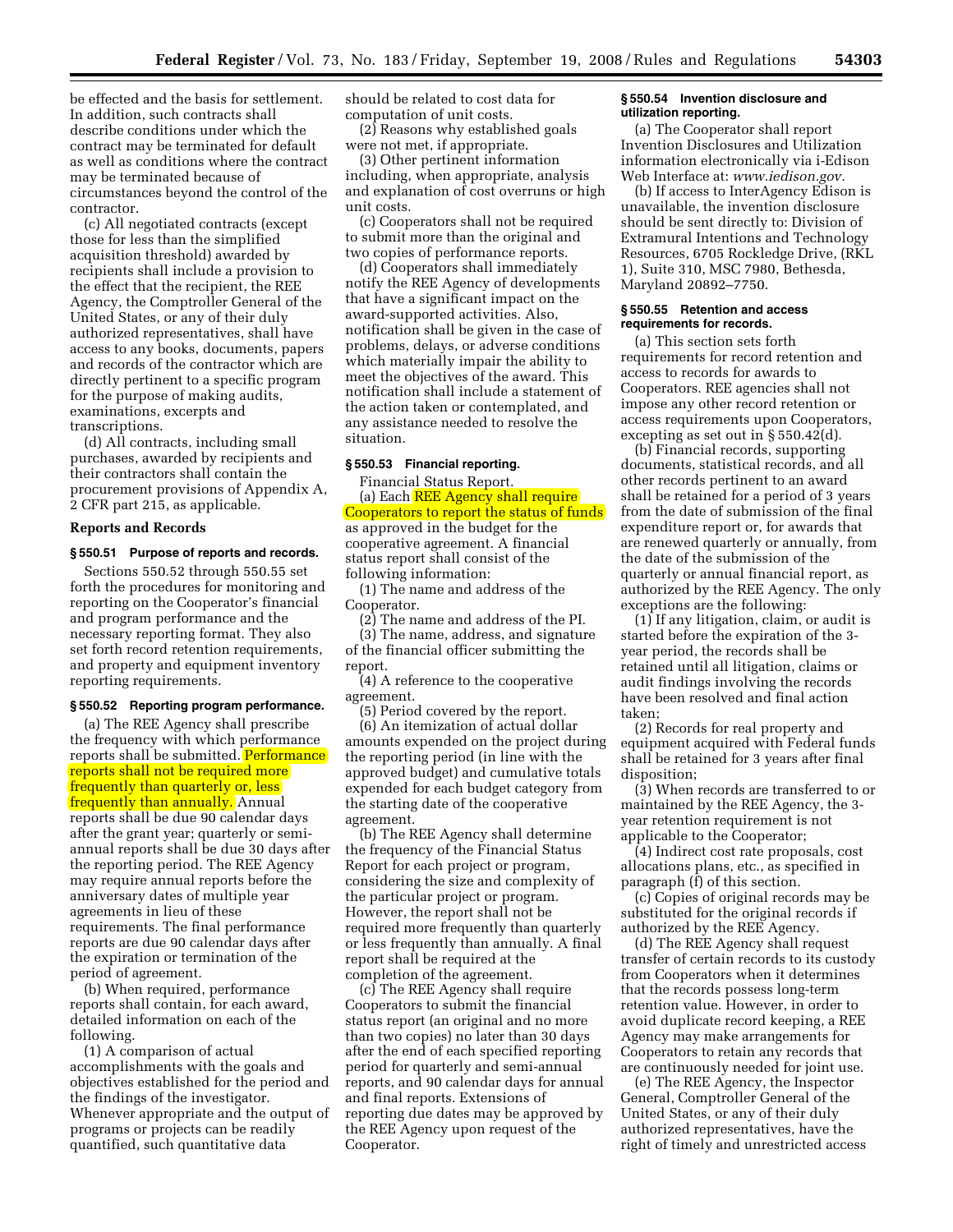to any books, documents, papers, or other records of Cooperators that are pertinent to the awards, in order to make audits, examinations, excerpts, transcripts and copies of such documents. This right also includes timely and reasonable access to a Cooperator's personnel for the purpose of interview and discussion related to such documents. The rights of access in this paragraph are not limited to the required retention period, but shall last as long as records are retained.

(f) No Cooperator shall disclose its records that are pertinent to an award until the Cooperator provides notice of the intended disclosure with copies of the relevant records to the REE Agency.

(g) *Indirect cost rate proposals, cost allocations plans, etc.* Paragraphs (g)(1) and (g)(2) of this section apply to the following types of documents, and their supporting records: Indirect cost rate computations or proposals, cost allocation plans, and any similar accounting computations of the rate at which a particular group of costs is chargeable (such as computer usage charge back rates or composite fringe benefit rates).

(1) *If submitted for negotiation.* If the Cooperator submits to the REE Agency or the subrecipient submits to the Cooperator the proposal, plan, or other computation to form the basis for negotiation of the rate, then the 3-year retention period for its supporting records starts on the date of such submission.

(2) *If not submitted for negotiation.* If the Cooperator is not required to submit to the REE Agency or the subrecipient is not required to submit to the Cooperator the proposal, plan, or other computation for negotiation purposes, then the 3-year retention period for the proposal, plan, or other computation and its supporting records starts at the end of the fiscal year (or other accounting period) covered by the proposal, plan, or other computation.

# **Suspension, Termination, and Enforcement**

## **§ 550.56 Purpose of suspension, termination, and enforcement.**

Sections § 550.57 and § 550.58 of this part set forth uniform suspension, termination, and enforcement procedures.

# **§ 550.57 Suspension and termination.**

Awards may be suspended or terminated in whole or in part if paragraphs (a), (b), or (c) of this section apply.

(a) The REE Agency may terminate the award, if a Cooperator materially fails to comply with the provisions of this rule or the terms and conditions of an award.

(b) The REE Agency with the consent of the Cooperator, in which case the two parties shall agree upon the termination conditions, including the effective date and, in the case of partial termination, the portion to be terminated.

(c) If costs are allowed under an award, the responsibilities of the Cooperator referred to in § 550.32, including those for property management as applicable, shall be considered in the termination of the award, and provision shall be made for continuing responsibilities of the Cooperator after termination, as appropriate.

## **§ 550.58 Enforcement.**

(a) Remedies for noncompliance. If a Cooperator materially fails to comply with the terms and conditions of an award, whether stated in a Federal statute, regulation, assurance, application, or notice of award, the REE Agency may, in addition to imposing any of the special conditions outlined in § 550.10, take one or more of the following actions.

(1) Temporarily withhold cash payments pending correction of the deficiency by the Cooperator or more severe enforcement action by the REE Agency.

(2) Disallow all or part of the cost of the activity or action not in compliance.

(3) Wholly or partly suspend or terminate the current award.

(4) Withhold further awards for the project or program.

(5) Take other remedies that may be legally available.

(b) Effects of suspension and termination. Costs of a Cooperator resulting from obligations incurred by the Cooperator during a suspension or after termination of an award are not allowable unless the REE Agency expressly authorizes them in the notice of suspension or termination or thereafter. Other Cooperator costs during suspension or after termination which are necessary and not reasonably avoidable are allowable if paragraphs (b)(1) and (2) of this section apply.

(1) The costs result from obligations which were properly incurred by the Cooperator before the effective date of suspension or termination, are not in anticipation of it, and in the case of a termination, are non-cancellable.

(2) The costs would be allowable if the award were not suspended or expired normally at the end of the funding period in which the termination takes effect.

(3) Relationship to debarment and suspension. The enforcement remedies

identified in this section, including suspension and termination, do not preclude a Cooperator from being subject to debarment and suspension under Executive Orders 12549 and 12689 and USDA implementing regulations (7 CFR part 3017).

#### **Subpart D—Close Out**

## **§ 550.59 Purpose.**

Sections 550.60 through 550.62 of this part contain closeout procedures and other procedures for subsequent disallowances and adjustments.

# **§ 550.60 Closeout procedures.**

(a) Cooperators shall submit, within 90 calendar days after the date of completion of the award, all financial, performance, and other reports as required by the terms and conditions of the award. The REE Agency may approve extensions to the reporting period when requested by the Cooperator.

(b) Unless the REE Agency authorizes an extension, a Cooperator shall liquidate all obligations incurred under the award not later than 90 calendar days after the funding period or the date of completion as specified in the terms and conditions of the award or in Agency implementing instructions.

(c) The REE Agency shall make prompt payments to a Cooperator for allowable reimbursable costs under the award being closed out.

(d) The Cooperator shall promptly refund any balance of unobligated cash advanced or paid by the REE Agency that it is not authorized to retain for use in other projects. OMB Circular A–129 governs unreturned amounts that become delinquent debts.

(e) When authorized by the terms and conditions of the award, the REE Agency shall make a settlement for any upward or downward adjustments to the Federal share of costs after closeout reports are received.

(f) The Cooperator shall account for any personal property acquired with Federal funds or received from the Federal Government in accordance with §§ 550.36 through 550.42.

(g) In the event a final audit has not been performed prior to the closeout of an award, the REE Agency shall retain the right to recover an appropriate amount after fully considering the recommendations on disallowed costs resulting from the final audit.

## **§ 550.61 Subsequent adjustments and continuing responsibilities.**

The closeout of an award does not affect any of the following: